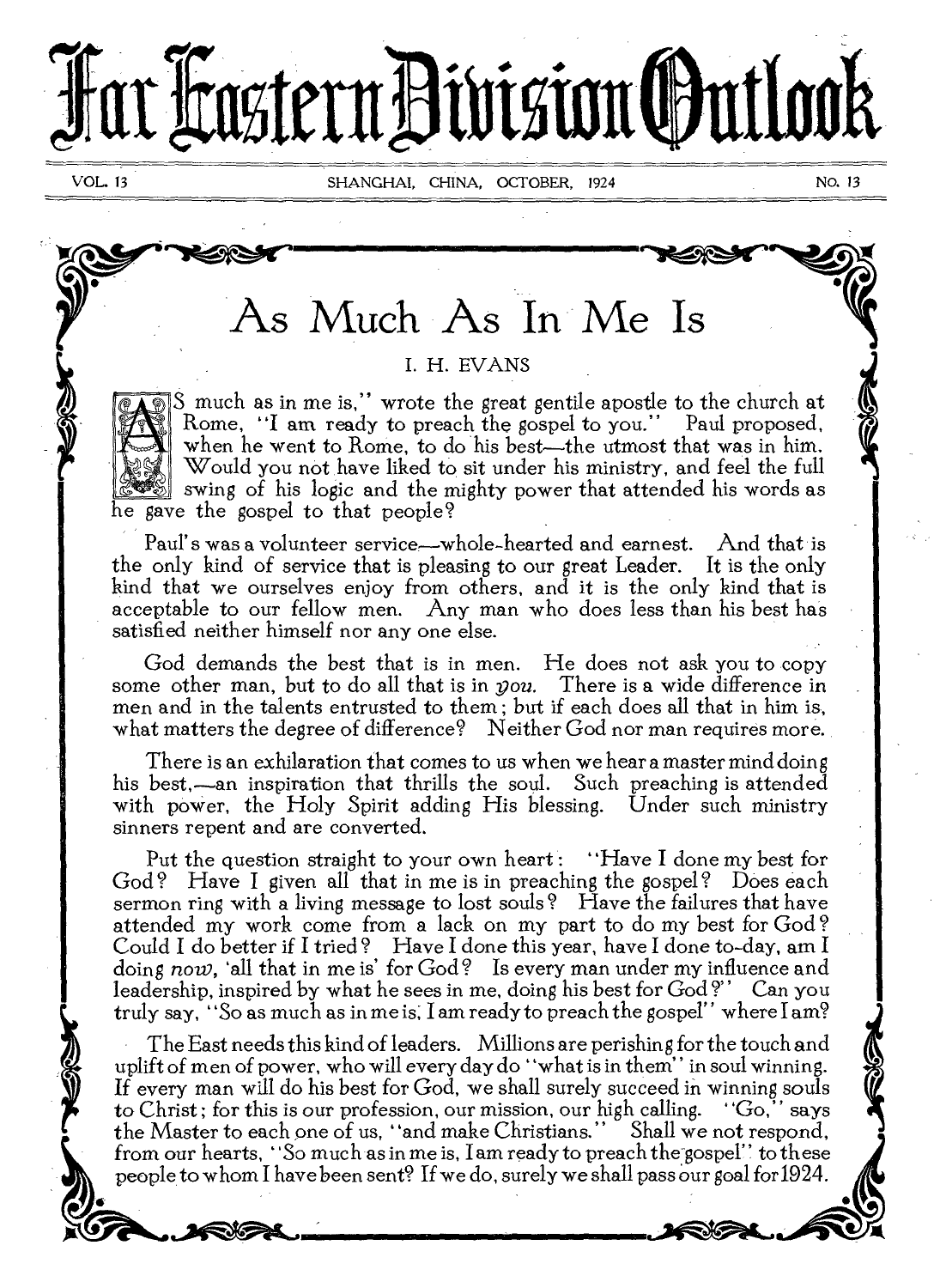# **Statistical Returns for the Second Quarter of 1924**

ON pages 6 and 7 of this issue are given statistical summaries for the second quarter of 1924. Most of the Unions show gains. Inasmuch as the Malaysian Union report has not reached us in time for publication, and the South China report was incomplete, estimates are used for these two Unions. West China has remained stationary, although several, we understand, have been united with us in study preparatory to baptism, and, there is to be a gain shortly in the West China field. The Philippine Union has suffered a net loss of 50-the first time such a report as this has had to be given from the Philippines for many a .year.

The showing for the entire Far Eastern Division reveals a few gains in almost every department. The net gain in baptized membership during the second quarter was 287. Several of the Unions have had gains in book sales, in tithes and offerings, in Sabbath-school membership, and in the number of church schools operated.

#### Baptisme, and Church Membership Gains

Perhaps the most outstanding feature of the gains during the second quarter of 1924, is the baptismal record. Including 47 baptisms in South China during the first quarter but not hitherto reported in our statistics, the total number of baptisms the fields report for the three-month period under review, is 925.

Unfortunately, the net gains in church membership have been largely offset by reason of the omission of many former church members from the quarterly report sent in by the Central-Southern Luzon Conference. We are informed that the church records in that conference are under-going revision, and that the conference secretary\_ is making a special effort to secure full and accurate returns, but that the nature of this work is such that we shall not know fully the exact status of the membership of that field prior to the close of the year 1924: Meanwhile the figures available are submitted for publication, a total of 2,337 church members in Central-Southern Luzon, which is 328 less than the number reported March 31, 1924. It is to be hoped that during the latter part of this year these figures *may* be changed for the better.

The quarter's record of baptisms and net gains in church membership, stands as follows:

| $\mathcal{N}$ ame of $Union$         |  |
|--------------------------------------|--|
|                                      |  |
|                                      |  |
|                                      |  |
|                                      |  |
|                                      |  |
|                                      |  |
|                                      |  |
|                                      |  |
|                                      |  |
| Malaysia No reportNo report          |  |
|                                      |  |
| $\sim$ Cotal, Second Q., 1924—925287 |  |

To this net gain in church membership of 287 during the  $\text{Statistics—Second } \text{ Qr.}, \text{ } 1924$  second quarter, may be added the 220 gained during the second quarter, may be added the 220 gained during the membership in the Far Eastern Division during the first half of the current year. With the blessing of the Lord the various Unions and local missions may yet reach their goals, though in some fields this will necessitate extraordinary effort on the part of all, to make up for losses sustained earlier in the year.

> Some of the local missions show splendid gains for the second quarter,—notably West Chosen, Honan, Hupeh, East Siberia, East Visayan, Northern Luzon, West Visayan, Kiangsu, Canton, and Celebes.

> Again we would suggest that those who are confined to limited spheres of labor because of civil strife or governmental forbiddings, may turn apparent defeat into victory, by carrying on strong evangelistic efforts in the narrow territorial limits within which they may be confined. Neither the narrow jail cell at Philippi nor the four walls of his rented prison home in Rome, prevented the apostle Paul from winning converts to our Lord. May the blessing of the Master rest upon us all as we spend the remaining months of this year in a large ingathering of precious souls.

# **Praying for Souls—and in Behalf of Mission Workers**

C.

"AT the present hour the most urgent need of missions is not so much of men and money, although these are indispensable, but of those instant prayers, without the aid of which the most favorable external circumstances remain sterile. 0, could we be impelled to say more! not to repeat incessantly the phrase, more or less empty, '0 God, bless the heathen and the missionaries,' but to pray like those 'violent ones' who, so to speak, wrestle with God, and to whom it pleases Him to give the victory. Let us humble ourselves, let us confess our failures in this respect, and ask God to pour upon us the spirit of intercession.

"One day, returning from an evangelizing tour, I had the feeling that I had failed completely, and I said so with tears to an old friend, who was a praying woman. It is a little my fault,' she replied, 'I ought to have prayed much for you.'

"At the beginning of my missionary *life* I received into my home six little orphans bereaved in a famine. Some months after their arrival I experienced a great spiritual refreshing, and five of these childrdn were converted. A month later I had a letter from a blacksmith in Ohio, who said that he had been irrepressibly impelled to ask God to restore my soul and to convert those children.

"What could not our missionaries accomplish if our people labored in concert with them -by fervent prayer. When you pray thus for us, dear friend, what shall you ask? 0, ask above all that God will Himself inspire our plan of work, and that we may have no will but His. Ask, also, that we may live' in the unity of the spirit, for the lack of union among the Lord's workers in non-Christian lands is often the secret cause of their want of success. It is by our union in Christ as members of His body, that the world will believe that He was sent of God.

"Pray for the health of our missionaries; ask strength of body and refreshment of spirit for those who have been long in the breach...

"Ask God to prepare native evangelists; ask Him that our publications . . . in native languages may advance His kingdom."—Mrs. *J. Fuller, Missionary in India, in "The African Division Outlook,"*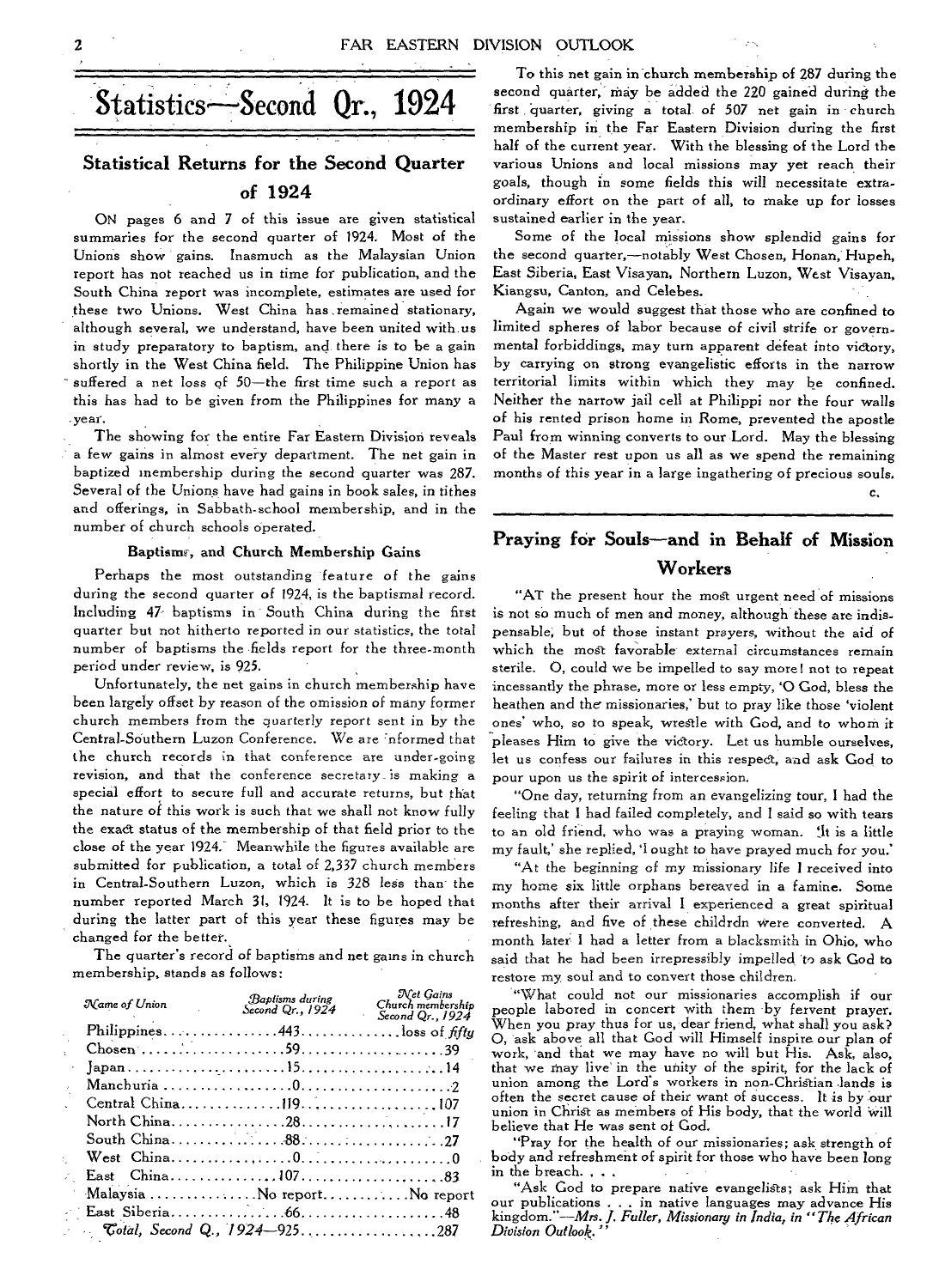# **GENERAL ARTICLES**

#### My Prayer

If there be some weaker one, Give me strength to help him on: If a blinder soul there be, Let me guide him nearer Thee. Make my mortal dreams come true With the work *I fain* would do: Clothe with *life* the weak intent: Let me be the thing I meant. Let me find in Thy employ Peace that dearer is than joy: Out of self to love be led, And to heaven acclimated, Until all things sweet and good Seem my nature's habitude. *—John G. Whittier.* 

**Limitless Spiritual Resources** 

OUR sufficiency is of God. Difficulties melt in His presence. In Him are those mighty, overcoming energies which accomplish the possible and the impossible with equal readiness. "There is One with us," says Dr. Speer "to whom the impossible is His chief delight." Any arithmetical calculations we make of the numbers of men and the amounts of money required can be only very general and tentative. The real resources are with Him for the evangelizing and the redeeming of the world. . . .

While the years of the Christian era have been going by, God has been waiting to be honored by the faith of a generation that would call upon Him for really large outpourings of His power. Our fault has been that we have limited God by the trifling dimensions of our undertakings, by our failure to appropriate more than a meager supply of the superhuman resources that are unlocked to the faith of human agents, and by our unreadiness to throw ourselves into the ministry of *intercession in* the world's behalf.

"Go ye therefore, and make disciples of all nations. . . . I am with you.". . . The mystery of this confidence we can never understand. But we can and must act upon it. We mutt prove worthy of *it.—"The Call of a World Task," by J. Lovell Murray, pp. 155, 156.* 

#### **Working With Fellow Missionaries**

THE work that counts most is team work. Christ prayed that "they might be perfected into one; that the world may know that Thou didst send Me, and lovedst them, even as Thou lovedgt Me." (John 17:23) A recalcitrant missionary constantly returning contrary to the great forces of the marching army is a serious problem in any field. We have great sympathy for the man who is sincere, and finds himself out of touch with his fellow missionaries, as they are united in advancing the Lord's work; but can he thus have the Spirit of God ruling his heart, since where the Spirit is there is unity, harmony, peace, and good-will? We have no sympathy for man-made uniformity or any man who would sacrifice the truth to walk with the crowd. It is interesting to note that Jesus first prayed that His children should be "sanctified in the truth, Thy word is truth" before He prayed that they all may be one, knowing that "Thy word," the 'truth, is the basis of all true unity and power of

conquest. Jesus prayed this prayer just before He entered the shadows and agony of the cross by which (Paul tells us) all forces in heaven and on earth will be reconciled or made one to conquer the land of darkness. We need to study not how we may run alone, but how we can walk with our brother -and unite our efforts to do the Lord's work.

Satan is the author of confusion and strife, and finds a vulnerable place in the missionary propaganda in the missionary himself. We have one Captain who is leading us. I believe the source of all true unity and army order is in the purpose and power of the Captain. He never deviatedfrom the goal of the cross, was never willing to sacrifice truth or to compromise in methods; and we shall need to look to Him for power and wisdom to labor together in His work.—J. *R. Saunders; in "Men and Methods," chapter 5.* 

## **Investments in Publishing Work**

AT the close of 1921, the date of the last compiled figures, the total amount invested in denominational publishing plants in North America was \$2,445,868.53 gold, and in countries outside, \$1,775,707.19, a total of \$4,221,575.72. To this should be added the tract society invegtment of \$584,984.81 in North American, and \$175,726.62 in countries outside, a total of \$760,711.43. Combining the publishing houses with the tract societies, there is a grand total of \$4,982,287.15 gold invested in facilities for the manufacture and distribution of denominational literature. These figures include raw materials and stock. The annual sales are about equal to the total investment—five million dollars gold a year, on the average.

Millions may be spent in publishing, and yet if we do not accompany this literature with earnest prayers that God's blessing may accompany the colporteurs and rest upon the readers, the spiritual results will be comparatively meager. Daily we should pray that the Holy Spirit may impress the hearts of the readers, and that these readers may be led to yield to the Lord Jesus and serve Him with fidelity. c.

## **Worry**

WORRY is killing. It is bad management that kills people. Nature will let no man overwork himself unless he plays her false. . . If he is regular and obeys the laws of health and walks in the way of physiological righteousness, nature will never allow him or any person to work too hard. I have never yet seen a case of breaking down from overwork alone, but I admit it *is* necessary above all things to cultivate tranquility of mind.

Try to exercise your will in regard to this—for will counts for something in securing tranquility—to accept things as they are and not to bother about yesterday, which is gone forever; not to bother about tomorrow, which is not ours; but to take the present day and make the best of it. Those persons who will continually peer into what lies beyond, never have any present life at all; they are always grizzling over the past or prying into the future, and this blessed day, which is all that we are sure of, they never have.--Sir *Andrew Clarke.* 

WE see things not as they are but as we *are."—Patrick.*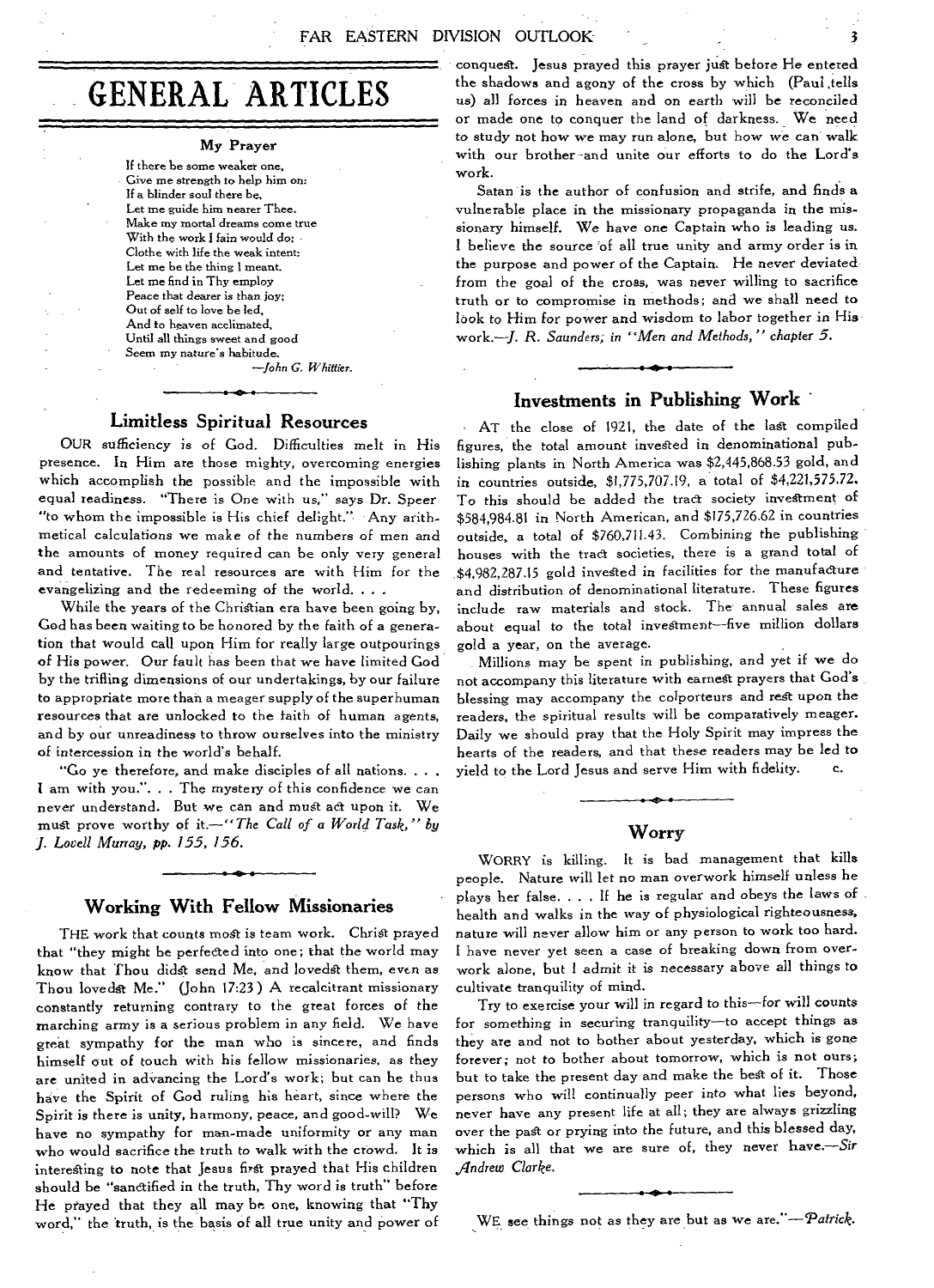# Unoccupied Fields in the Far East

## Protestant Missions in Indo-China

TWO mission societies are at work in that part of Indo-China which is accessible to Protestant missions. These are the Christian and Missionary Alliance and the Swiss Brethren Mission. Together these two missions report less than a score of missionaries in four residential centers. Associated with them are about twelve native assistants. Work has, extended from Savannaket into five or more outstations. The entire church membership of the two missions is less than two hundred.

The Christian and Missionary Alliance occupies three stations, Hanoi in Tongking, Tourane in Annam, and Saigon in Cochin China, the last mentioned being the most recently opened. The great states of Annam and Tongking (except Hanoi, Haiphong, and Tourane), remain forbidden territory. The names of some important centers in these forbidden lands which ought to be occupied by Protestant Christian forces as soon as the countries are opened are: Hue, the large capital city of Annam; Vinh in the north; Nam Dinh, south of Hani; and Qui Nhone on the coast and south of Touranoe. The first three are in Tongking, the fourth in Annam. In addition there is Cambodia, which is entirely unoccupied by missionaries, and is considered one of the most promising states of French Indo-China.

In 1920 the Christian and Missionary Alliance reported eleven foreign missionaries in Hanoi, Tourane and Saigon; eight native workers, and 103 communicants. A Chinese worker is located in the city of Cholon. Baptisms during 1919 numbered 43. In three years the number of communicants in this mission has increased more than four-fold. The offerings increased more than six-fold during 1919, the average annual contribution per member exceeding three dollars. A small but very good beginning has been made along the line of training young men for the ministry, four being enrolled as regular Bible students during 1919.

In Laos, the Swiss Brethren Mission has foreign workers only at Savannaket. Aside from the ten or twelve stations and out-stations referred to, the name of Christ in unknown except at the points where Roman Catholic churches are located. The Kingdom of Luang Prabang in the north is still wholly shut to the Gospel. No missionary of any confession has yet been permitted to work there. . . . At present the church membership in Laos numbers under seventy-five.--"The Christian Occupation of China," page cvii.

# Health and Temperance Topics

## The Care of Vaccination

A VACCINATION is generally made on the outer part of the arm, slightly below the shoulder. An eruption breaks out and reaches its height at about the tenth day. In children the eruption is accompanied by slight signs of fever, irritability and restlessness. In some cases the glands of the arm are enlarged, but the swelling soon disappears. On the eleventh day the soreness decreases and the contents of the sore begin to dry. At the end of two weeks a dry scab forms. After three weeks the scab falls off and leaves a clean circular scar.

Before vaccination, the arm and the rest of the body must be thoroughly cleansed. Fresh linen should be worn. Cleanliness is absolutely necessary. The part of the arm where the vaccination is to be made should be washed with alcohol or with soap and warm water. The skin is scratched slightly by the physician with a sterilized needle. The vaccine, which is kept in pure condition, is then rubbed in and is allowed to dry.

#### Cleanliness

The vaccination should be covered throughout the entire period with a clean handkerchief pinned to the sleeve of the shirt, or with a piece of new cotton gauze. The covering should be changed daily. The vaccination must not be touched with the hands. Bad sores may result from such meddling.

The vaccinated child should be bathed often and should not be allowed to play in dirty surroundings. No ointment or grease should be applied to the vaccination. Only-clean, boiled water should touch the arm. Under proper care, the scab will soon dry, and will fall off in three or four weeks. If the vaccination is accidentally injured or becomes dirty, go at once to your family *doctor.—SeleCted.* 

# The Product of the Soil Ten Times Better Than the Product of the Mill

THE maize kernel has a fibrous outer skin beneath which is a layer rich in protein and phosphorous compounds which is often called the gluten layer. The bran obtained in the ordinary grinding of corn (and discarded) includes, along with the fibrous hull, a considerable propostion of the so-called gluten layer. Within these outer layers lies the germ. The germ is rich in fat, protein, and ash.— H. C. Sherman, of Columbia University, in "Food Products."

PHOSPHORIZED fats are found in the bian and in the germ of the grain. In the milling of the patent flour, and refined corn meal, these are discarded. Patent flour, like refined corn meal, contains less than one-half of one per cent mineral salts. The bran and the germ contain nearly ten times as much.—A. *W. McCann, in "The Science of Eating."* 

## Patient Continuance in Well-Doing

MANY a man is ruined from not continuing as he began, and when he sees himself left for a short time without exciting any remarkable degree of interest, he abandons his nature and endeavors to accommodate himself, to such as are accounted the heroes of the day. Such men become renegades and converts, and turn back exhausted when perhaps near the victory they would have achieved had they continued to fight on manfully.-*Mendelssohn*.

"The sweetest lives are those to duty wed,

Whose deeds, both great and small,

Are close-knit strands of an unbroken thread, Where love ennobles all.

The world may sound no trumpets, *ring* no bells;

The book of life :he shining record tells."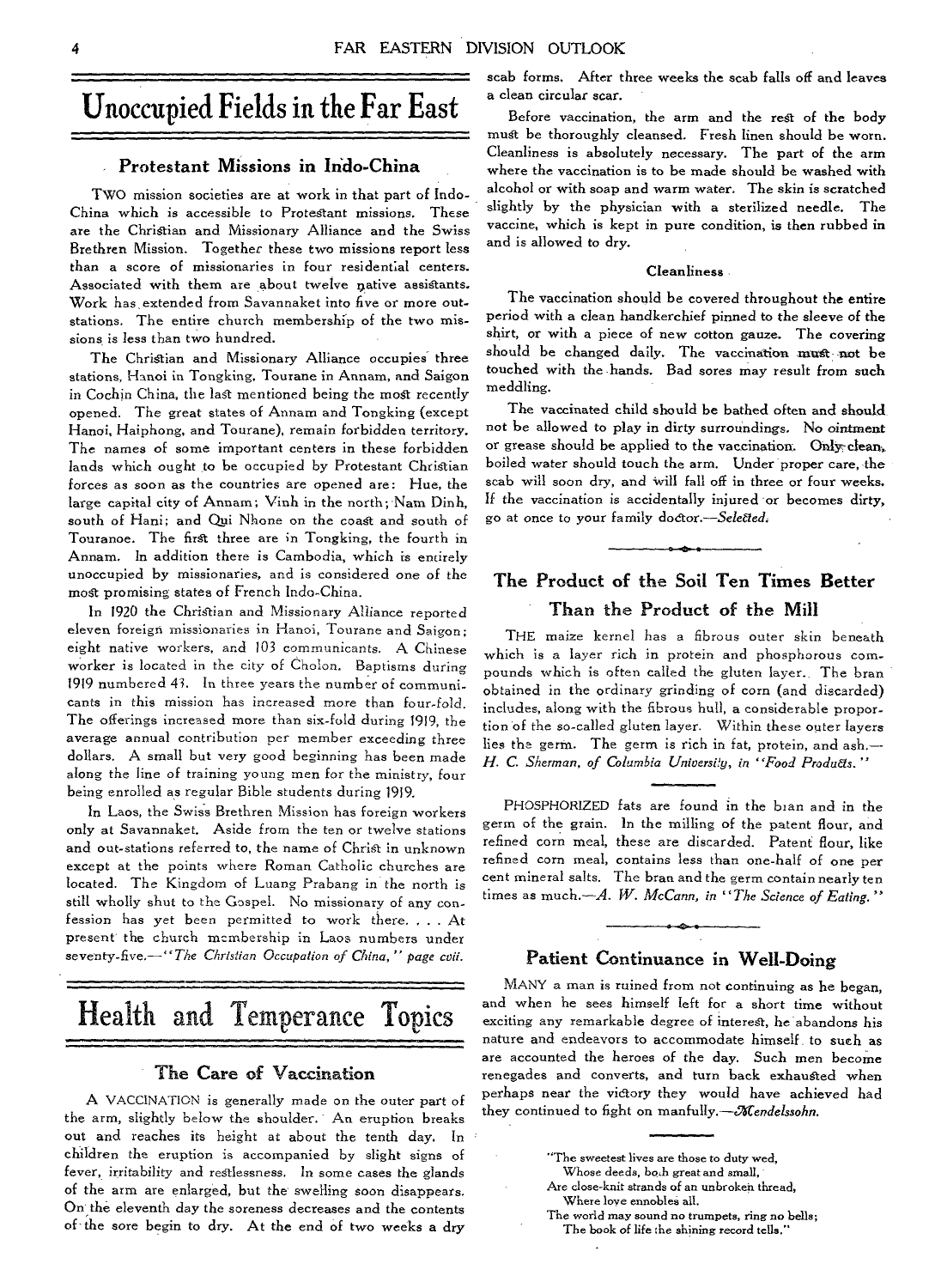# With Our Colporteurs

#### **Canvassing Experiences in Kwangsi**

ONE of our brethren in Kwangsi began canvassing for the *Signs of the Times* in February, and met with a good degree of success. In June he started out in company with Brother Chow Hei Nien for a rather extended trip through the southern part of the Kwangsi Mission, intending to canvass the towns of Hum Chow, Lim Chow and Dak Hei.

They canvassed a number of places, and had many encouraging experiences. At one place the evangelist of one of the missions helped them scatter tracts and Scripture portions. I have since heard that this evangelist is asking for more tracts, and giving the information that he is keeping the Sabbath and studying other points of truth. One night Brethren Tsan and Chow arrived at a place

called Level Land, or Sha Ping. As towns are thirty or more miles apart, they arrived late in the evening, and found all the space occupied in the inn. Being strangers, and having no other place to go, they insisted, and were finally permitted to place a few boards in a little stuffy hole under a stairs. There was only room enough for one, so Brother Tsam, being of rather generous proportions, and having a mosquito net as an inducement, managed to get half a bed in the big room with the other occupants. He left his money and other baggage in the little room under the stairs with Brother Chow.

During the night the inn was robbed, and Brother Tsam had to stand in line against the wall with a gun pressed against his stomach, while the place was searched for valuables. Everything of value was carried off, including Brother Tsam's mosquito net. They also took the innkeeper's daughter-in-law for ransom.

In the dark they overlooked the little hole under the stairs, and much to Brother Chow's joy they did not find it, though they passed by the door many times. The book money and clothes of our brethren were in this dark corner, and except for the net they lost nothing.

The incident would have been of little consequence, but Brother Tsam's courage was badly shaken, and he started for home next morning. Last week, however, brought in twelve subscriptions from him, so the set-back proved only temporary.

The Lord's hand is still strong for his workers, and He keeps His promises now just as well as He did to King David: "The angel of Jehovah encampeth round about

them that fear Him, and delivereth them."<br>Nanning, Kwangsi, P. V. THOMAS.  $X$ anning, Kwangsi,

#### **A Big Week Accomplishment**

THE *Oig Week* is now in the past with the brilliant achievements of some and the sad failures of others who took part in it. Can the reader guess who has had the most wonderful accomplishment? If we were to have a guessing contest most contestants would probably make their selection among the males because they are strong, and no doubt they would also leave out those who are getting old, whose blood is getting ccld, and would select from among the strong, fiery young men. But the prize would go to the one who guessed along the line of the inspired statement, 'God has chosen the weak things of the world to confound the things that are mighty.' 1 Cor. 1:27. For sure enough, the one who has done what I consider the most wonderful, most inspiring, and most promising work in the Big Week campaign in this mission is a woman who can no longer be called young. She has placed a copy of *dlena Simson* in almost every house in the town of Candon. Hardly a family who had ready money at all refused to buy. Does it not rejoice every Seventh-day Adventist to know that the light of truth has been introduced into practically every house in a big town? And we cannot help but pray in our hearts that God will bless the light sown that many souls may be guided by it into the kingdom. The name of the devoted sister who has done so well and has enjoyed her experience so immensely is Concepcion Abaya.—Leon *Z. Roda, in "Echoes From the Ilocano Field" for ,Ilugust, 1924.* 

#### **From a Filipino Colporteur**

**"I** CAME to a river one day and being unfamiliar with the depth of the river, I asked of the people that were planting rice near by whether I could make my way across without any danger. The people cautioned me to take good care of my body for there are crocodiles in that section. They also added that many people and many animals .lost their lives there —they were grabbed by the monsters that inhabit the water.

"I could not know what to do after hearing such a disheartening tale. But after half an hour pondering and figuring as to what I should do, I slipped off from the sight of the people and sent up my petition to heaven and asked for some help: 'Inasmuch that the work I am engaged in is not for any individual, not for Elder Adams nor for Elder Jackson, nor for Elder Comilang, wilt Thou make it known to these people here that I am a messenger of Thine carrying the message that means salvation to them?'

"After a short prayer I got courage and recalled the passage in Joshua, 'Have I not commanded thee to be strong and to be of courage?' (Joshua 1:9). I then ventured to swim across, and I had hardly put on my shoes when I saw a crocodile pass by. The people shouted in excitement and others wondered. The thought that the angels of the Lord encamp around those that fear the Lord, immediately came to my mind.<br>Surely they did"—Maximine Mercade in "Mizoa." Aug. Surely they did"-*Maximino Mercado in "Mizpa*, *15, 1924.* 

# **Harvest Ingathering Last Winter for the Singapore School**

PASTOR I. C. SCHMIDT of the North Sumatra Mission writes from Medan Sumatra, N. E. I. under date of May 12, as follows:

"Last winter with the blessing of the Lord, we were able to collect \$25,000 Straits currency for the Malaysian Union' Training School. Mr. Oei Tiong Ham, the richest Chinese living, so we were told, gave us \$500 when we first started, and after writing to him once more before our campaign was closed, he asked us to come to his office and get another \$1,000. Needless to say we were happy and collected the cash, thus making his total donation \$1,500. I would also like to say to the credit of the Chinese, that they are honest people. They will pay after they sign for a certain amount. Of the \$25,000 pledged and collected, except about \$1,500 at the time we left Singapore, we lost only \$170. Not one cent of this loss was signed for by the individuals. In each case some one else signed and not the party himself and there remained a little loophole through which a few dollars escaped. Just to illustrate. One of our members signed \$100 for one of his friends, but that particular friend said he would pay only \$20. He just paid us \$20, and our loss was \$80 or almost half of our total. I understand that Brother Judge has collected about \$2,000, more making a total of about \$27,000 Straits currency to date. We praise the Lord for what He has enabled us to do under these hard times. We have come in touch with some excellent people, and we do hope and pray that some of them may be seen in the kingdom of God."

TO attain noble character one must use his will power, not in a negative way, by refraining from doing anything bad, but in a poStitive way, by choosing to do *that* which is good.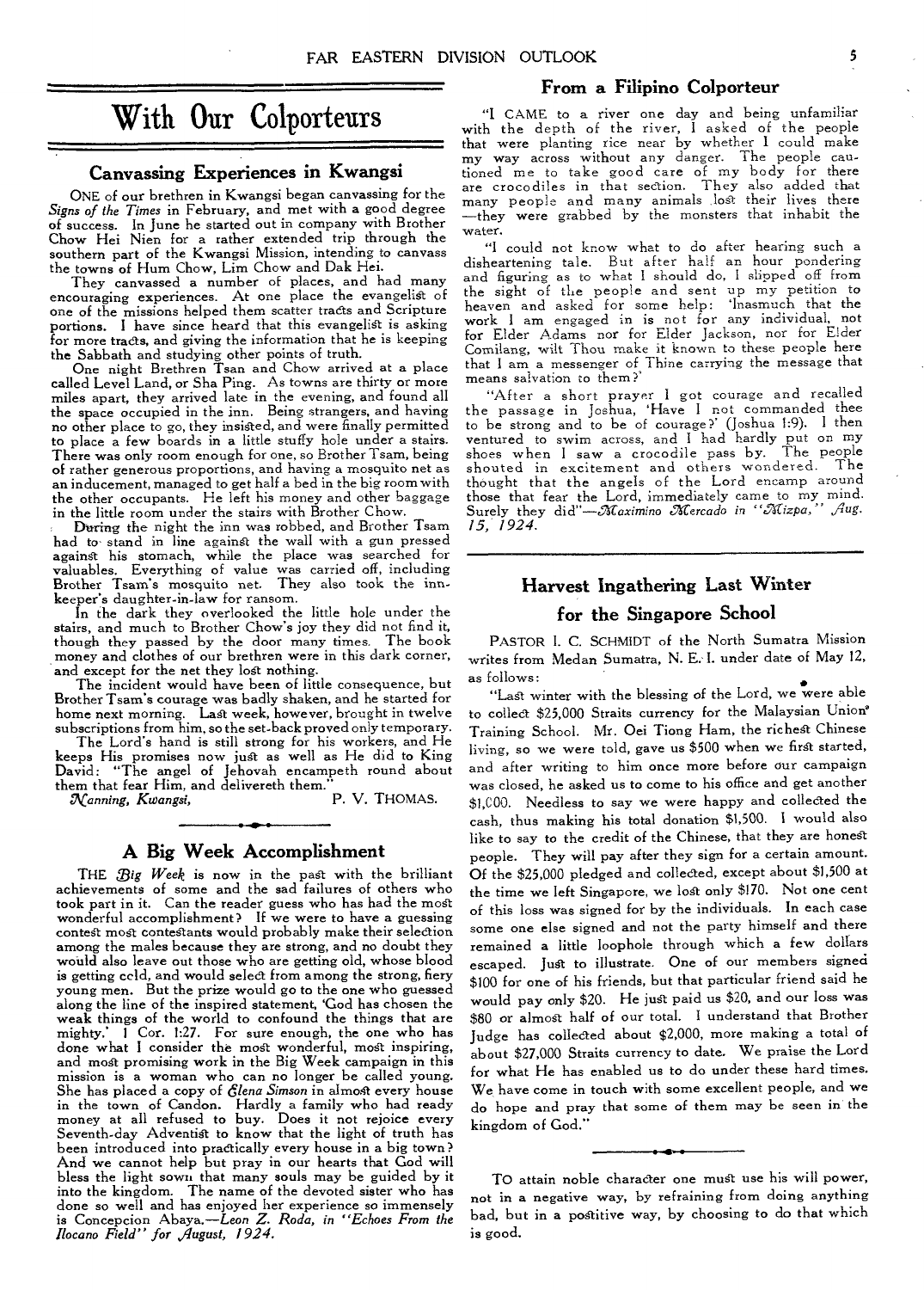# Statistical Report of the Far Eastern Division Mission fo

|                   | 2                          |                                                                                                                 |                        |              |                        |                | 6                | 7                          | 8                            |                | 9                 |                | 10                |                                    | П<br>Bible         |                                            | 12                 | 13                                   |                  |                                   |
|-------------------|----------------------------|-----------------------------------------------------------------------------------------------------------------|------------------------|--------------|------------------------|----------------|------------------|----------------------------|------------------------------|----------------|-------------------|----------------|-------------------|------------------------------------|--------------------|--------------------------------------------|--------------------|--------------------------------------|------------------|-----------------------------------|
|                   | NAME OF MISSION            |                                                                                                                 | Mission                |              | Mission<br>Outstations |                |                  | Baptized During<br>Quarter | ORDAINED<br><b>MINISTERS</b> |                | LICENSED          |                |                   | LICENSED<br>MINISTERS MISSIONARIES |                    | Women<br>(not includ-<br>ing column<br>10) |                    | BOOK AND<br>PERIODICAL<br>CANVASSERS |                  | Missic<br>병                       |
| Number of Mission |                            |                                                                                                                 |                        | Number       | Number of              | Organized      |                  |                            | Foreign                      | Native         | Foreign           | Native         | Foreign           | Native                             | Foreign            | Native                                     |                    | Foreign                              | Native           | Number                            |
| 1                 | Division                   |                                                                                                                 |                        |              |                        |                |                  |                            | 7                            |                | 5                 |                | 36                |                                    |                    |                                            |                    | 2                                    |                  | 1                                 |
| 2                 |                            | Philippine Union                                                                                                |                        | 4            | 61                     | 89             | 4690             | 443                        | 6                            | 8              | $\overline{2}$    | 28             | 14                | 22                                 |                    | 17                                         |                    | 1                                    | 54               | $\boldsymbol{2}$                  |
| 3                 | Chosen Union               |                                                                                                                 |                        | 3            | 17                     | 21             | 1399             | 59                         | 5                            | 5              | 4                 | 21             | 14                | 44                                 |                    | 1                                          |                    |                                      | 22               | 3                                 |
| 4                 | Japan Union                |                                                                                                                 |                        |              | $\overline{14}$        | 9              | 390              | 15                         | 3                            | 4              |                   | 7              | 4                 | 5                                  |                    | 1                                          | 7                  | 1                                    | 11               | 4                                 |
| 5                 |                            | Manchurian Union                                                                                                |                        | 2            | 8                      | 8              | .177             |                            | 2                            |                | 2                 | 3              | 4                 | 8                                  |                    | 1                                          |                    |                                      | 10               | 5                                 |
| 6                 | Central China Union        |                                                                                                                 |                        | 5            | 61                     | 24             | 1346             | 119                        | 5                            | 6              | 11                | 9              | 16                | 53                                 |                    | 12                                         |                    | 2                                    | 38               | 6                                 |
| 7                 |                            | North China Union                                                                                               |                        | 2            | 10                     | 3              | 179              | 9 28<br>lst Qr. 47         | 4                            | 1              | 2                 | $\overline{c}$ | 6                 | 9                                  |                    | 1                                          |                    | 1                                    | 10               | $\overline{7}$                    |
| 8                 |                            | South China Union*                                                                                              |                        | 6            | 87                     | 32             | 2154             | 41                         | 10                           | 6              | 6                 | 52             | 18                | 28                                 |                    | 18                                         |                    |                                      | 14               | 8<br>9                            |
| 9                 |                            | West China Union                                                                                                |                        | 3            | 4                      | $\overline{2}$ | 84               |                            | 2                            | 1              | 2                 | 2              | 3                 | 7                                  |                    | Ţ                                          |                    |                                      | 3<br>22          | 10                                |
| 10                |                            | East China Union                                                                                                |                        | 5            | 58                     | 25             | 1049             | 107                        | 6                            | 3              |                   | 7              | $\mathbf{11}$     | 44                                 | Ŧ                  | 23                                         |                    | 2<br>1                               | 18               | .11                               |
| 11                |                            | Malaysian Union*                                                                                                |                        | 10           | 21                     | 17             | 1137             |                            | 18                           | 2              | 5                 | 27<br>1        | 25                | 18<br>4                            | 1<br>$\mathbf{1}$  | 3<br>2                                     | 1                  |                                      | 6                | 12                                |
| 12                |                            | East Siberian Union                                                                                             |                        | $\mathbf{1}$ | 17                     | 7              | 747              | 66                         | $\mathbf{I}$                 | $\overline{2}$ | 1                 | 159            | 151               | 242                                | 3                  | 80                                         | 8                  |                                      | 12 208           | $\cdot$ 13                        |
| 13                |                            | TOTALS, 2nd Qr. 1924<br>* Estimated. The totals given below for preceding years reveal the growth year by year. |                        | 42           | 358                    |                | 237 13352        | 925                        | 69                           | 38             | 41                |                |                   |                                    |                    |                                            |                    |                                      |                  | $\overline{14}$                   |
| 14<br>15          |                            | Totals, 2nd Qr. 1923                                                                                            |                        | 46           | 338                    | 234            | 11662            | 838                        | 65                           | 40             | 48                | 139            | 157               | 216                                | 2                  | 80                                         | 11                 | 3                                    | 244              | 15                                |
| 16                |                            | Totals, 2nd Qr. 1922                                                                                            |                        | 43           | 315                    | 212            | 10346            | 593                        | 54                           | 36             | 50                | 148            | 128               | 193                                | 4                  | 54                                         | 23                 | я                                    | 194              | 16                                |
| 17                |                            | Totals, 2nd Qr. 1921                                                                                            |                        | 4!           | 275                    | 177            | 8648             | 641                        | 64                           | 28             | 52                | 148            | 175               | 168                                | 2                  | 51                                         | 10                 |                                      | 164              | 17                                |
| 18                |                            | Totals, 2nd Qr. 1920                                                                                            |                        | 38           | 233                    | 165            | 7129             | 428                        | 54                           | 23             | 42                | 138            | 140               | 146                                | $\overline{2}$     | 61                                         | 8                  | 2                                    | 165              | 18                                |
|                   |                            |                                                                                                                 |                        |              |                        |                |                  |                            |                              |                |                   |                |                   |                                    |                    |                                            |                    |                                      |                  |                                   |
| 25                | 26                         | 27                                                                                                              | 28                     |              | 29                     |                | 30               |                            | 31                           |                | 32                |                | 33                |                                    | 34                 |                                            | 35                 | 36                                   | 37               | 38                                |
|                   |                            |                                                                                                                 |                        |              |                        |                |                  |                            |                              |                |                   |                |                   |                                    |                    |                                            |                    |                                      |                  |                                   |
| Number of Mission | tes<br>S                   |                                                                                                                 | Sabbath                |              |                        |                |                  |                            |                              |                |                   |                |                   |                                    | Estimated Value    |                                            | Capacity<br>ximate |                                      | Iment<br>Schools | Number of Mission                 |
|                   | $\tilde{\mathcal{L}}_{ij}$ |                                                                                                                 |                        |              |                        |                |                  |                            |                              |                |                   |                |                   |                                    |                    |                                            |                    | .onduct                              |                  |                                   |
|                   | Average<br>dance:          |                                                                                                                 | Thirteenth:<br>Offerin |              |                        |                |                  |                            |                              |                |                   |                |                   |                                    |                    |                                            | pro                |                                      | Enrol<br>Church  |                                   |
|                   |                            |                                                                                                                 |                        |              |                        |                |                  |                            | Value                        |                |                   |                |                   |                                    |                    |                                            | Seating<br>Appro   | Number<br>Schools                    |                  |                                   |
|                   |                            |                                                                                                                 |                        |              |                        |                |                  |                            | $\tilde{5}$                  |                |                   |                |                   |                                    |                    |                                            |                    |                                      |                  |                                   |
| 1                 |                            |                                                                                                                 |                        |              |                        |                |                  |                            |                              |                |                   |                |                   |                                    |                    |                                            |                    |                                      | 9                | $\mathbf 1$                       |
| 2                 | 4238                       | 932.71                                                                                                          | 136.83                 |              | 1069.54                |                | 665.47           |                            | 13523.99                     |                | 14189.46          |                | 60                |                                    | 19025.50           |                                            | 9275               | 10                                   | 391              | 2                                 |
| 3                 | 2915                       | 564.40                                                                                                          | 76.01                  |              | 640.41                 |                | 1635.49          |                            | 981.43                       |                | 2659.52           |                | 50                |                                    | 9707.50            |                                            | 4670               | 27                                   | 805              | 3                                 |
| 4                 | 356                        | 448.62                                                                                                          | 205.16                 |              |                        | 653.78         |                  |                            |                              |                | 8920.87           |                | 6                 |                                    | 12000.00           |                                            | 750                | 1                                    | 19               | $\sim$ 4                          |
| 5                 | 234                        | 79.04                                                                                                           | 23.90                  |              |                        | 102.94         | 800.82           |                            | 309.03                       |                | 1109.85           |                | 2                 |                                    | 6000.00            |                                            | 275                | 5                                    | 133              | 5                                 |
| 6                 | 1817                       | 319.43                                                                                                          | 76.15                  |              |                        | 395.58         | 1449.53          |                            | 1718.93                      |                | 3168.46           |                | 15                |                                    | 8777.00            |                                            | 1425               | 13                                   | 225              | $-6$<br>่∦ั∗7                     |
| 7                 | 270                        | 88.07                                                                                                           | 14.35                  |              |                        | 102.42         | 387.39           |                            | 364.51                       |                | 751.90            |                | 1                 |                                    | 1500.00            |                                            | 400                | 5                                    | 200              |                                   |
| 8*                | 2822                       | 393.93                                                                                                          | 89.12                  |              |                        | 483.05         | 925.33           |                            | 1002.99                      |                | 1928.39           |                | 11                |                                    | 8475.00            |                                            | 2500               | 45                                   | 1831             |                                   |
| 9                 | 158                        | 48.95                                                                                                           | 9.39                   |              |                        | 58.34          | 55.23            |                            | 335.15                       |                | 390.38            |                | 1                 |                                    | 3000.00            |                                            | 250                | 4                                    | 185<br>543       | ् १९<br>$\mathbf{I}^{\mathbf{0}}$ |
| 10                | 1619                       | 475.11                                                                                                          | 44.64                  |              |                        | 519.75         | 563.96           |                            | 365.34                       |                | 1022.58           |                | 5                 |                                    | 7175.00<br>9395.00 |                                            | 800                | 20<br>10                             | 219              | $^{\dagger}$                      |
| $11*$             | 1305<br>687                | 738.32                                                                                                          | 292.19                 |              | 1030.51                |                |                  |                            |                              |                | 3673.56<br>315.83 |                | 5<br>$\mathbf{1}$ |                                    | 12233.04           |                                            | 600<br>450         | 1                                    | 27               | $\mathbf{12}$                     |
| 12<br>13          | 16421                      | 237.32<br>4325.90                                                                                               | 36.18<br>1003.92       |              | 5329.82                | 273.50         | 21.41<br>6504.53 |                            | 294.42<br>18895.79           |                | 38130.80          |                | 157               |                                    | 97288.04           |                                            | 21395              | 142                                  | 4587             | 13                                |
| 14                |                            | Totals Second Quarter, 1923, 1922, 1921, 1920, given below                                                      |                        |              |                        |                |                  |                            |                              |                |                   |                |                   |                                    |                    |                                            |                    |                                      |                  | $\overline{14}$                   |
| 15                | 14049                      | 3672.74                                                                                                         | 835.79                 |              | 4508.53                |                | 8495.45          |                            | 24614.60                     |                | 41155.05          |                | 78                |                                    | 41085.14           |                                            | 8840               | 133                                  | 4114             | $^{\circ}15$                      |
| 16                | 12224                      | 3239.38                                                                                                         | 704.41                 |              | 4261.37                |                | 9661.11          |                            | 13032.64                     |                | 24421.73          |                | 78                |                                    | 43825.00           |                                            | 10665              | 141                                  | 3934             | 16                                |
| 17                | 10051                      | 3694.45                                                                                                         | 748.00                 |              | 4442.45                |                | 8664.88          |                            | 12221.97                     |                | 22254.91          |                | 61                |                                    | 26468.50           |                                            | 7995               | 122                                  | 3618             | 17                                |
| 18                | 8783                       | 2988.51                                                                                                         | 608.13                 |              | 3596.64                |                | 7276.69          |                            | 25664.43                     |                | 33811.86          |                | 63                |                                    | 30492.00           |                                            | 9365               | 83                                   | 2211             | 18                                |

 $\bar{z}$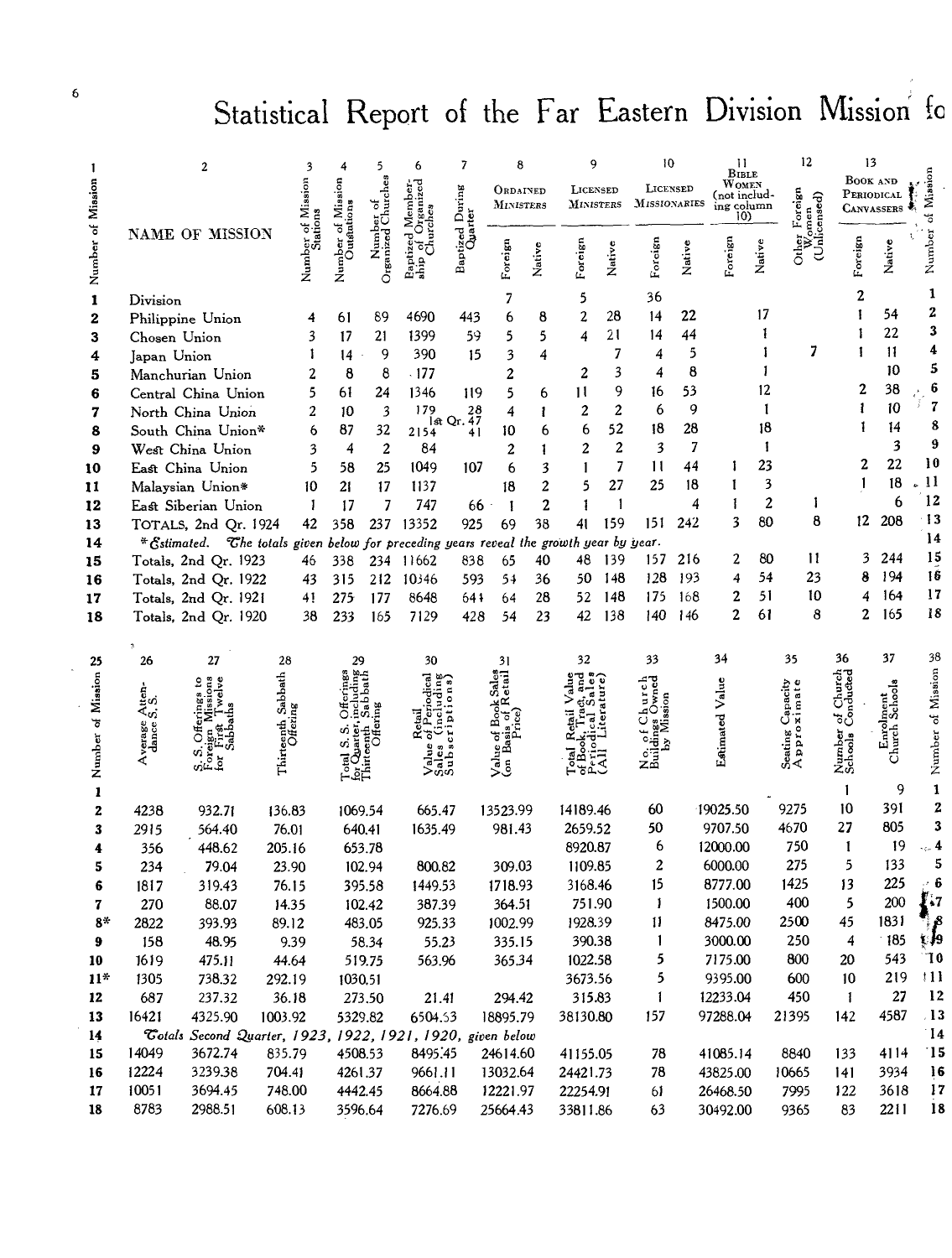# the Quarter Ending June 30, 1924 All Values in U. S. Gold

|                                                 |                                      | 15                             | 16                                                         |                        |                                  | 17                        |                 |                                                    | 18                                                | 19                                                                     | 20                                                                                                                            | 21                                 |            | 22                                                      | 23                                                                                                                         | 24                                         |  |
|-------------------------------------------------|--------------------------------------|--------------------------------|------------------------------------------------------------|------------------------|----------------------------------|---------------------------|-----------------|----------------------------------------------------|---------------------------------------------------|------------------------------------------------------------------------|-------------------------------------------------------------------------------------------------------------------------------|------------------------------------|------------|---------------------------------------------------------|----------------------------------------------------------------------------------------------------------------------------|--------------------------------------------|--|
| 14<br>MEDICAL<br>WORKERS<br>(including<br>those |                                      | OTHER<br>WORKERS<br>(not else- | $\operatorname{\mathsf{Toral}}$<br>LABORERS<br>(net total) |                        | TITHE RECEIPTS<br>(U.S. GOLD)    |                           |                 |                                                    |                                                   | iong<br>and<br>noted<br>7. 51<br>œ<br>ion<br>fin<br>$\frac{3}{3}$<br>ဟ |                                                                                                                               | Receipts,<br>a Ingathering<br>Work |            | $5\frac{1}{2}$                                          | Number of<br>Sabbath-Schools                                                                                               |                                            |  |
| licensed)                                       |                                      | where listed)                  |                                                            |                        |                                  |                           |                 |                                                    |                                                   | $\frac{3}{4}$<br>σi<br>$\pmb{\upsilon}$<br>$\bullet$                   |                                                                                                                               |                                    |            | not Includ<br>$\frac{1}{20}$ and $\frac{2}{10}$<br>.oca |                                                                                                                            | Membership                                 |  |
| Foreign                                         | Native                               | Native                         | Foreign                                                    | Native                 | Foreign                          | Native                    |                 | Total tithe<br>Receipts<br>(Foreign<br>and Native) | Tithe Per Capita                                  | Columns<br>(2.5.002)<br>oreign<br>$\frac{1}{2}$                        | Total Contributions<br>Home Mission Work<br>Gxclustve of Harvest c<br>In gathering and<br>Ingathering and<br>Sustemation Fund | Total<br>Harvest                   |            | otal<br>$\overleftrightarrow{\mathbf{e}}$               |                                                                                                                            |                                            |  |
| 5                                               | 7                                    | 51                             | 48                                                         | 76                     | 2210.72                          |                           |                 | 2210.72                                            |                                                   |                                                                        |                                                                                                                               |                                    |            |                                                         |                                                                                                                            |                                            |  |
|                                                 |                                      | 12                             | 22                                                         | 143                    | 620.74                           | 4252.64                   |                 | 4873.38                                            |                                                   | 446.73                                                                 | 39.30                                                                                                                         | 2667.42                            |            |                                                         | 136                                                                                                                        | 4891                                       |  |
|                                                 |                                      | 25                             | 23                                                         | 111                    | 768.05                           | 1035.19                   |                 | 1803.24                                            |                                                   | 352.15                                                                 |                                                                                                                               |                                    | 17.00      | 311.30                                                  | 76                                                                                                                         | 3568                                       |  |
|                                                 |                                      |                                | 14                                                         | 28                     | 357.44                           | 1657.08                   |                 | 2014.52                                            |                                                   | 280.51                                                                 |                                                                                                                               | 174.91                             |            | 5840.33                                                 | 15                                                                                                                         | 492                                        |  |
|                                                 |                                      | $\overline{\mathbf{3}}$        | 8                                                          | 25                     | 129.25                           | 160.89                    |                 | 290.14                                             |                                                   | 1.30                                                                   | 99.44                                                                                                                         |                                    |            |                                                         | 11                                                                                                                         | 293                                        |  |
| 2                                               | 12                                   | 14                             | 32                                                         | 176                    | 631.30                           | 588.92                    |                 | 1220.22                                            |                                                   | 65.08                                                                  |                                                                                                                               |                                    | .26        | 80.57                                                   | 69                                                                                                                         | 2238                                       |  |
|                                                 |                                      | 7                              | 12                                                         | 34                     | 188.74                           | 104.37                    |                 | 293.11                                             |                                                   |                                                                        | .59                                                                                                                           | 1123.20                            |            | 7.30                                                    | 12                                                                                                                         | 318                                        |  |
| 3                                               | 10                                   | 61                             | 34                                                         | 213                    | 9.27                             | 1031.00                   |                 | 1040.27                                            |                                                   |                                                                        | 20.02                                                                                                                         |                                    |            |                                                         | 78                                                                                                                         | 3295                                       |  |
|                                                 |                                      | 1                              | 7                                                          | 15                     | 137.85                           | 93.25                     |                 | 231.10                                             |                                                   | 58.52                                                                  | 6.45                                                                                                                          |                                    |            |                                                         | 4                                                                                                                          | 181                                        |  |
|                                                 |                                      | 40                             | 19                                                         | 113                    | 854.46                           | 578.38                    |                 | 1432.84                                            |                                                   | 33.19                                                                  |                                                                                                                               | 223.00                             |            | 82.32                                                   | 60                                                                                                                         | 2035                                       |  |
|                                                 |                                      | 12                             | 49                                                         | 80                     | 1300.00                          | 2396.00                   |                 | 3696.00                                            |                                                   |                                                                        |                                                                                                                               |                                    |            |                                                         | 35                                                                                                                         | 1399                                       |  |
|                                                 |                                      |                                | 3                                                          | 14                     | 86.63                            | 239.45                    |                 | 326.08                                             |                                                   | 375.70                                                                 |                                                                                                                               |                                    |            | 32.67                                                   | 17                                                                                                                         | 768                                        |  |
| 12                                              | 29                                   | 226                            | 271                                                        | 1028                   |                                  | 7294.45 12137.17 19431.62 |                 |                                                    |                                                   | 1613.18                                                                | 165.80                                                                                                                        | 4205.79                            |            | 6354.49                                                 | 513                                                                                                                        | 19478                                      |  |
| 13                                              | 42                                   | 238                            | 283                                                        | 1037                   | 6409.23                          |                           |                 | 9972.64 16381.87                                   |                                                   | 246.40                                                                 | 115.33                                                                                                                        | 1090.23                            |            | 211.86                                                  | 483                                                                                                                        | 17354                                      |  |
| 14                                              | 49                                   | 275                            | 245                                                        | 996                    | 4655.04                          |                           |                 | 8595.11 13250.15                                   |                                                   | 207.03                                                                 | 155.75                                                                                                                        |                                    | 391.46     | 834.13                                                  | 421                                                                                                                        | 15174                                      |  |
| 17                                              | 49                                   | 236                            | 307                                                        | 887                    | 6778.43                          |                           |                 | 7738.26 14516.69                                   |                                                   | 251.77                                                                 | 293.10                                                                                                                        |                                    | 510.06     | 1587.78                                                 | 395                                                                                                                        | 12435                                      |  |
| 22                                              | 45                                   | 189                            | 248                                                        | 795                    | 3681.56                          |                           |                 | 9874.86 13556.42                                   |                                                   | 57.59                                                                  | 241.01                                                                                                                        |                                    | 802.83     | 356.55                                                  | 375                                                                                                                        | 10763                                      |  |
|                                                 |                                      |                                |                                                            |                        |                                  |                           |                 |                                                    |                                                   |                                                                        |                                                                                                                               |                                    |            |                                                         |                                                                                                                            |                                            |  |
| 39                                              | 40                                   | 41                             | 42                                                         | 43                     | 44                               |                           |                 | 45                                                 | 46                                                | 47                                                                     | 48                                                                                                                            | 49                                 | 50         | 51                                                      | 52                                                                                                                         | 53                                         |  |
|                                                 |                                      |                                |                                                            |                        |                                  |                           |                 |                                                    |                                                   |                                                                        |                                                                                                                               |                                    |            |                                                         |                                                                                                                            |                                            |  |
|                                                 |                                      |                                |                                                            |                        | NUMBER OF<br>FOREIGN<br>Teachers |                           |                 | NUMBER OF<br>NATIVE<br>TEACHERS                    |                                                   |                                                                        | ۰                                                                                                                             |                                    |            | š<br><b>Sile</b>                                        |                                                                                                                            |                                            |  |
|                                                 |                                      |                                |                                                            |                        |                                  |                           |                 |                                                    |                                                   |                                                                        |                                                                                                                               |                                    |            | n                                                       |                                                                                                                            |                                            |  |
|                                                 |                                      |                                |                                                            |                        |                                  |                           |                 |                                                    |                                                   |                                                                        |                                                                                                                               | of Young<br>Societies              |            |                                                         |                                                                                                                            |                                            |  |
|                                                 |                                      | Number of<br>Training Schools  | Training Schools<br>Enrolment of                           | <b>Total Enrolment</b> | Men                              | Women                     | Men             | Women                                              | $\frac{T \text{otal No. of}}{T \text{ each erg}}$ |                                                                        | laintenance<br>f Schools<br>$E_{\overline{z}}$                                                                                |                                    | Membership |                                                         |                                                                                                                            | Contributions for<br>Local Society<br>Work |  |
| Number of<br>Intermediate Schools               | Enrolment of<br>Intermediate Schools | 1                              | 221                                                        | 230                    | 5                                | 3                         | 13              | 4                                                  | 25                                                | Estimated Value<br>School Buildings<br>and Equipment<br>17000.00       | 2131.70                                                                                                                       | Number<br>People's                 |            | Contributions 1<br>Foreign Wo                           | $\begin{array}{c} Y, P, S, \\ \text{Continuous for} \\ \text{Home} \hspace{1mm} \text{Mission} \\ \text{Work} \end{array}$ |                                            |  |
|                                                 |                                      |                                | 220                                                        | 611                    | 3                                | 5                         | 11              | 9                                                  | 28                                                | 18614.51                                                               | 2477.86                                                                                                                       | 31                                 | 671        |                                                         |                                                                                                                            | 5.11                                       |  |
|                                                 |                                      |                                | 148                                                        | 953                    | 2                                | $\mathbf{I}$              | 40              | 4                                                  | 47                                                | 12782.57                                                               | 2287.68                                                                                                                       | 28                                 | 1472       |                                                         |                                                                                                                            |                                            |  |
|                                                 |                                      | 1                              | 54                                                         | 73                     | 2                                | 4                         | 2               | 1                                                  | 9                                                 | 3000.00                                                                | 716.00                                                                                                                        |                                    |            |                                                         |                                                                                                                            |                                            |  |
|                                                 |                                      |                                |                                                            | 133                    |                                  |                           | 2               | 3                                                  | 5                                                 | 600.00                                                                 | 137.31                                                                                                                        |                                    |            |                                                         |                                                                                                                            |                                            |  |
| 2                                               | 190                                  |                                |                                                            | 415                    | 2                                | 3                         | 31              | 3                                                  | 39                                                | 16300.00                                                               | 1236.00                                                                                                                       | 3                                  | 240        |                                                         |                                                                                                                            |                                            |  |
| 1                                               | 50                                   |                                |                                                            | 250                    | 1                                | 2                         | 9               | 3                                                  | 15                                                | 3500.00                                                                | 273.00                                                                                                                        | 2                                  | 100        |                                                         |                                                                                                                            |                                            |  |
| 3                                               | 384                                  |                                |                                                            | 2215                   | 4                                | 6                         | 69              | 19                                                 | 98                                                | 29807.45                                                               | 1030.00                                                                                                                       | 8                                  | 360        |                                                         | 16.71                                                                                                                      |                                            |  |
|                                                 |                                      |                                |                                                            | 185                    |                                  | 1                         | $\overline{11}$ | 2                                                  | 14                                                | 650.00                                                                 | 365.00                                                                                                                        | 2                                  | 66         | .16                                                     |                                                                                                                            | 3.76                                       |  |
| $\boldsymbol{2}$                                | 95                                   |                                |                                                            | 638                    | 2                                | 1                         | 25              | 6                                                  | 34                                                | 834.16                                                                 | 985.96                                                                                                                        | 10 <sup>°</sup>                    | 349        |                                                         |                                                                                                                            |                                            |  |
| $\mathbf{I}$                                    | 125                                  | 1                              | 146                                                        | 490                    | 5                                | 4                         | 14              | 5                                                  | 28                                                | 2765.00                                                                | 245.22                                                                                                                        | $\boldsymbol{2}$                   | 136        |                                                         |                                                                                                                            |                                            |  |
|                                                 |                                      |                                |                                                            | 27                     |                                  |                           | $\mathbf{1}$    | $\mathbf{1}$                                       | $\sqrt{2}$                                        |                                                                        | 87.87                                                                                                                         | $\mathbf{1}$                       | 47         | 3.90                                                    |                                                                                                                            |                                            |  |
| 9                                               | 844                                  | 5.                             | 789                                                        | 6220                   | 26                               | 30                        | 228             | 60                                                 | 344                                               | 105853.69                                                              | 11973.60                                                                                                                      | 87                                 | 3441       | 4.06                                                    | 16.71                                                                                                                      | 8.87                                       |  |
| 12                                              | 835                                  | 6                              | 1047                                                       | 5976                   | 20                               | $32 \,$                   | 212             |                                                    | 334                                               | 92063.55                                                               | 12929.76                                                                                                                      | 81                                 | 2738       | 18.58                                                   | 11.39                                                                                                                      | 90.79                                      |  |
| 11                                              | &23                                  | 5                              | 744                                                        | 5425                   | 22                               | 22                        | 204             | 70<br>55                                           | 303                                               | 99213.08                                                               | 10637.70                                                                                                                      | 41                                 | 1396       |                                                         |                                                                                                                            | 39.36                                      |  |
| 9                                               | 636                                  | 5                              | 603                                                        | 4996                   | 23                               | 17                        |                 | 180 47                                             | 268                                               | 86446.60                                                               | 12240.37                                                                                                                      | 21                                 | 576        |                                                         | 14.44                                                                                                                      | 43.28<br>32.02                             |  |

 $\hat{\mathbf{z}}$ 

 $\mathbb{I}$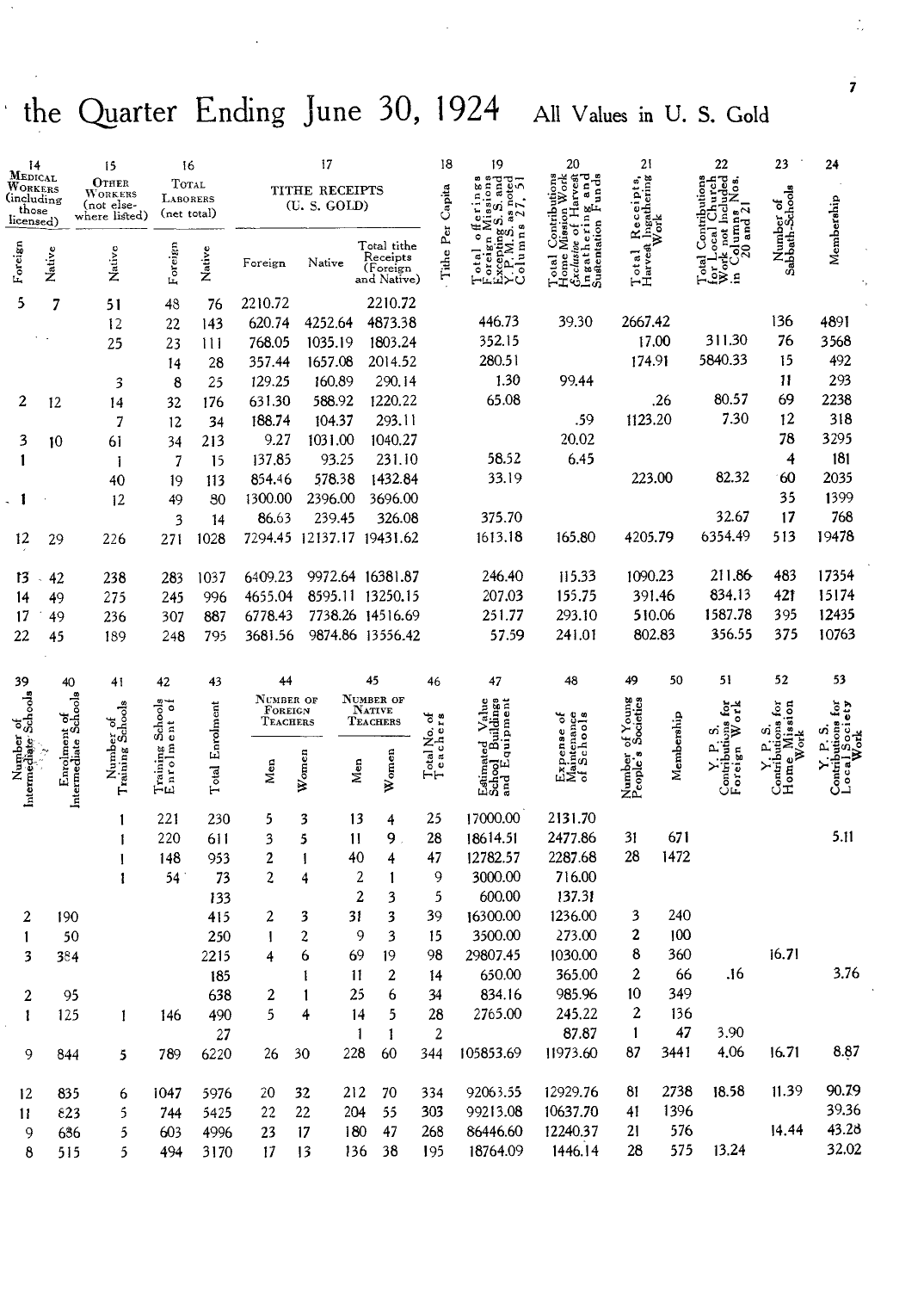

## Good News from Far Countries

UNDER date of August 28, Pastor L. V. Finster writes: "I have some good news to write you this afternoon. In a communication received from Celebes, I learn that Brother Rantoeng has been granted permission to do full missionary work in all parts of Minahassa. He can baptise and celebrate marriage as far as the Government is concerned. For the past four months our church has been closed at Ratahan, and the brethren were able to meet only in their homes, but now their sadness has been turned into joy.

"In a letter just received from Brother Mershon, he tells that at the close of the meeting he has just\_ held at Tuaran, British North Borneo, twelve had already accepted the truth and seven or eight more are much interested. 1 am glad for this, the result of aggressive effort."

# A Striking Testimony for Health Reform

IN connection with the instruction given on health and temperance during our Kuling Institute, it was thought advisable to have all our Chinese workers in attendance undergo a physical examination, so that ailing ones might receive instruction as to how to improve their condition. and so that any who might be found to have communicable diseases could be given the neceasaly treatments, thus preserving the health 6f the school as a whole.

Arrangements were accordingly made with the Kuling Medical Mission to conduct this examination. A foreign physician, assisted by a Chinese doctor gave each of our forty workers a thorough overhauling. The doctors were surprised at the splendid condition our *men were* in, Three times during the examinations the foreigner exclaimed. "You've got a clean bunch of men;" and his final remark on leaving was, "You certainly have a fine clean, banch of men here!"

This testimony from the physician of another society gave us great pleasure. What better picot could we desire of the benefits derived from eating clean food and living clean *lives?* In many *of* the South Sea Islands our mission is very appropriately known as 'The Clean Church.' This physician marked the difference between our workers and the ordinary run of men that come before his notice. He pronounced ours as 'clean.' One of those examined was mentioned as being a splendid specimen, in perfect health; and it is to be noted that this particular one has been an Adventist from boyhood—brought up in obedience to the principles of health reform. During the testimony meeting Sabbath evening following this examination, many thanked the Lord for the light of health reform and for what it had done for them. Several told of how they had been in poor health for years until the Message came to them; but that now, as the result of changed methods of living, they are enjoying good health.

Let us as workers be more faithful in holding up this 'right arm af the Message.' As we visit the churches, conduct institutes and hold general meetings, let us devote more time to instruction on this phase of *the* truth, that the blessing it carries may be more abundantly received by our Chinese church. A. MOUNTAIN.

# Faithful in Tribulation

WE were glad to add ten more souls to the Tokyo (Japan) church recently. Twenty-one previous to this had joined our church, being buried and resurrected by baptism.

One couple proposed to be baptized about whom I hesitated, because they had just become interested in the message in a ten day's series of meetings. So I explained fully about the keeping of the commandments of God, the tithe and free-will offerings. They were very poor, living in a room twelve feet square with one window and one entrance. It was in the slum quarter.

A month after they were baptized, his wife was taken very sick with pneumonia and sent to the hospital. Still he brought his tithe and offerings and attended the service as he was able to come. His relatives said, "You are cursed because you have forsaken the Buddhist religion which your ancestors believed, and have accepted a new religion." But they would not listen. They were persecuted, insulted, reviled.

We prayed for them. The physician in the hospital treated his wife the best he could, but gradually she got worse. Her mother tried to force her to say, "Oh! Buddha, forgive my sins, and take me into a nice place." But she denied and said, "I trust all in Jesus' mighty hands. I want to see Him in glory," and peacefully fell asleep.

How sad then for our brother. I comforted him all I could. I feared most that he would stop coming to church, but since he has become even a more earnest Christian. He never misses the meeting, coming with the baby on his back. Also, he never forgets to bring his tithe and offerings. He is among the poorest members, but he brings more tithe than do some of our well-to-do people. I think he is a real Christian truly "saved by grace."—H. *Kuniya, in "Missionary Readings," August, 1924.* 

# The Saviour Found at a Workers' Institute

AT a recent Bible institute held with the Swatow Mission workers the fundamentals of Christianity and the message were carefully studied from the view-point of an "inquirer" after truth, rather than the usual study of a well established and understood theory of doctrines.

One of the Chinese mission school teachers having become acquainted with two non-Christian teachers conducting primary schools near him, invited them to accompany him to Swatow and attend the institute. These two young men having no special interest in Christianity, but, perhaps, thinking it would be a change for them, and a pleasant way to spend a vacation, accepted the invitation and came to the institute.

Three weeks were spent in almost continuous daily study of the Bible. As line after line of truth unfolded, and precept after precept, here a little and there a little, of God's word came out clear and plain, reasonable and right, the curiosity of these two young men became interest, and interest conviction, until they gave their hearts to God. Another young man present who had but slight interest in and knowledge in Christianity also took a firm stand for Christ and the message.

It was a great encouragement to us to find that an institute especially planned for mission laborers could be used of God to win the hearts of these young men, and bring them out of heathen darkness into the light and love of His word and service.--Pastor F. H. De Uinney, in "Missionary Readings," *.gugust, 1924.*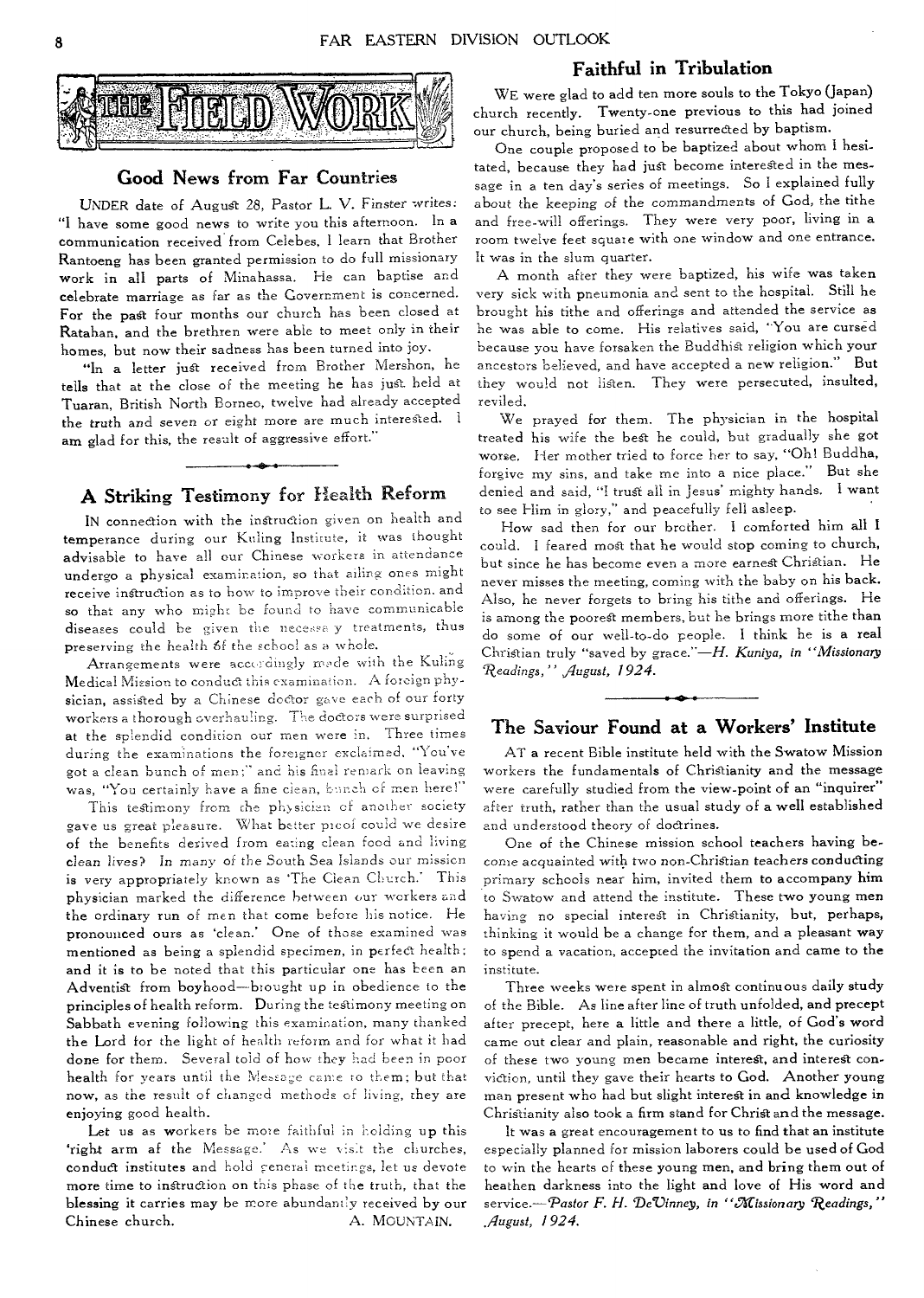# **1924 Goal: 3,000 Net Increase**

## Gathering Fruit in West China

LETTERS recently received from Mrs. M. C. Warren ring with a note of joy over fruits being gathered in far off West China. From letters bearing date of July **18 and** 28, we take the following paragraphs: "We are very happy to think that tomorrow will be the first Sabbath kept by one of Mr. Warren's learners. He is going to close his shop and has announcements printed telling **his** customers the reason.

"The Lord seems to be working with us and for us out. **here in this** big corner. Our young evangelist up at Dzoukou writes that **a number** have begun to keep the Sabbath—three **are** keeping the Sabbath and paying tithe, and five others have thrown away their idols. The magistrate comes to the chapel and has bought a copy of nearly all our books. An official in the army stationed near the chapel had all his men come and sit in order every day to listen to the gospel. The men gave such **good attention** that the evangelist was sorry when **they were transferred** to **another place.** 

"We have a *very* **interesting case** here *in the city* just now. **A** young man **who used to attend the Friends'** Mission school and has a **business of his own, has begun to keep** the Sabbath. His shop **is closed every Sabbath and he has put up** big posters and tracts **telling the people why his shop** is closed. When *we* **go by the place on Sabbath we see** welldressed men **standing and reading the tracts on the** Sabbath. This man *seems* **to be** *having* **a good** *experience,* **and is very enthusiastic in getting the truth before others. He wants to close** his shop **early every evening so that he can get** a **little time to** help our **evangelists** preach **on** *the* **street** or distribute tracts. Four or **five of** our school boys **are getting**  ready for baptism and there are a **number of others that** we have hopes for. We seemed to he **dead here for so long**  that it *is* a great joy to see the work *getting a start again.*  `Not by might, nor by power, but **by My** Spirit, **saith** the **Lord** of Hosts.' 'For there is no restraint to the Lord to save **by** many or by few.' Precious promises!"

#### Seeds Grow

LAST fall in taking a trip down **the river our boat**  anchored early one afternoon **at Nga Tong, a market town a**  little above Kwai Uen. Seeing **an opportunity of spreading the Good** Tidings, the **evangelist and I went ashore with some** *Signs,* Scripture **portions, and tracts.** 

**We** distributed a good **many and some of them fell into the hands of an evangelist** *of* one **of the** *missions.* **When**  we passed the chapel **we stepped in, and when the evangelist** found who **we** were, **he seemed rather displeased at our**  presence, and treated us **very** coldly.

Soon after our visit **he attended a general meeting of** his mission, and at **an experience meeting the director of his**  station, who was **suffering from sickness as were also** other members of *his family, confessed* **and** *said;* "Brethren, wife and **I** have been **sick nearly this whole year, and it** must be because we are sinning **unwittingly and the** Lord must be trying to teach us. I want you to **pray that** the Lord will teach me my sin, and relieve our suffering."

The brother who had read our literature, in bearing his testimony, said:

"Brethren, we are sinning and are guilty before God, and because of this our pastor and his family are continually sick. We should repent and change our course so **that our**  prayers can be answered. We are not keeping God's law, and are breaking the Sabbath, so God does **not hear** us when we pray for the sick."

This testimony greatly agitated the pastor **and workers,**  so instead of piaying for the pastor they prayed that the evangelist might be led to see his error.

Just recently he wrote saying he was keeping **God's law**  and observing **the** Sabbath, and asked for more **literature. He**  also asked **that** we send some one to give **further instruction.** 

We have sent a good selection of tracts, and pray **that the**  good seed will produce an abundant harvest.

*Lanning, Kaangsi, South Chino.* **P.** V. THOMAS.

#### The Influence of True Christians

THE success of the church depends to a large extent upon the quality of the Christians. The Christians, by their lives, by their actions, by their faith and hope, should be a force for bringing others into the church. We cannot look for success when the church members are unfaithful. One good Christian is better than ten indifferent ones. If our **brethren**  are faithful and true, **then** *they* **will** do the converting.

The standard that **we set today** is what the Christians of tomorrow will follow. **If in a** church there are a lot of lukewarm Christians, inquirers **will** assume that they are to be lukewarm also. If the Christians are zealous and true, the inquirers will *assume* that **they are to** be zealous and true.

I am glad that we have **a large** army of laymen in training who are zealous and true. **In my visit** to the southern **part**  of this Division, I was made happy by what my eyes saw. One particular field in the Philippine Union Mission impressed me most forcibly with what *is* being done along missionary lines. One **church** reported that 85% of the members were doing missionary work. Another **church**  called my attention to the fact **that 93%** of their members were actively engaged in missionary work. Brother Wiedemann, the Home Missionary Secretary of **the Philippine Union,** spent three weeks in that field holding missionary conventions with the churches and cornpanies. **Brother**  Wiedemann was very enthusiastic over the way our brethren responded. Some of the brethren walked ten and fifteen miles to attend the missionary meetings in order that they might learn better methods of converting others to the Third Angel's Message. At the close of the missionary conventions the brethren took armloads of tracts, booklets, and magazines back to their homes to distribute among their *friends* **and**  neighbors. It is truly inspiring to meet Christians who are filled with zeal and enthusiasm, and who are in earnest and sincere in the faith they profess.

Elder **Murrin,** the director **of the** West Visayan Mission, is heart **and soul** in the work. **He teaches** the brethren to do missionary **work,** and holds it **up as the** means of experiencing real joy **in Christian living. One of the** requisites for a candidate **before baptism is whether he is willing to** do missionary work **(work for others,** *to* **unfold the Scriptures** to others). The evangelists who are **so successful in winning** souls in this particular field do it mostly **by the method** used by Christ, the "won by one" method, one individual working for another individual. Because of **the good** example set by Elder Murrin, the Director of the Mission, and his evangelists, the laymen have **become** enthused **to** do missionary work. Because the **laymen have** been so faithful in *working*  for others, they have many candidates to present to **the**  mission for baptism. Isn't this a fine example to set before our sister missions? May our churches **throughout the Far**  Eastern Division catch this good spirit and also **taste of the**  joys that come from converting others to **the Third Angel's Message. J.** J. STRAHLE.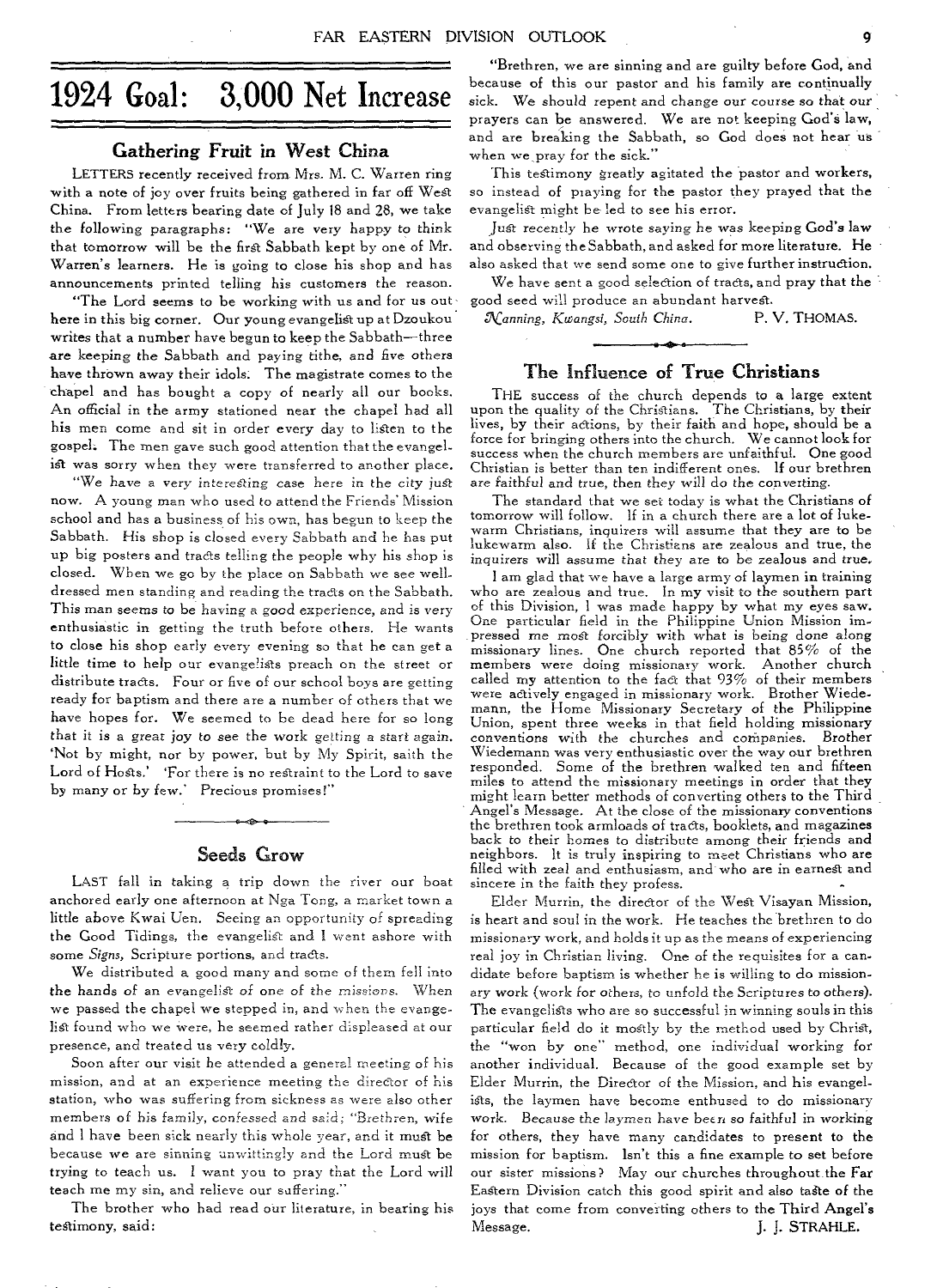## **Staying By**

AN unusual example of staying by one's call to a mission field is given us in the experience of Sister Vina J. Belden who, with her husband, went out to Norfolk Island, in the South Pacific Ocean, to engage in mission work. When her husband died after some years of service, it was thought by many of her friends that Sister Belden, who had then reached an advanced age, would return to the homeland. But she chose to remain with the people she had learned to love. At the age of ninety-three she is still there.

Sister Belden's life on Norfolk Island has been one of earnest, humble devotion to the upbuilding of Christ's kingdom. By all the means within her reach she has endeavored to shed abroad the precious light of truth. She has been active in the distribution of our literature from house to house and in giving- Bible readings in the homes of the people,—homes to which in may cases she has gained a welcome by her ministry to the suffering and those in need of help. When not engaged in active service for the people of her community, Sister Belden spends much time in needlework, at which she is very skillful. She has made several quilts, which have been sold, and all proceeds given to missions. Of the last of these placed on sale, we read in the *Australasian Record* of July 21, 1924:

"We have received from Sister Belden a beautifully designed hand-made log-cabin quilt; which she has made in her ninety-third year to be sold for missions. We wish all our readers could see the exquisite needlework that has been put into this, and the pretty effect in the blending of colors. Doubtless many of our readers know that Sister Belden and her husband went to Norfolk Island as missionaries in the early days of the work there. Although left a widow for many years, she has from choice remained on the island where she has been an active worker. Her mind is still bright, and she is ever ready to witness for the truth when opportunity offers. The editorial department at this office will be pleased to answer any inquiries regarding the quilt, with a view to its sale."

There are precious rewards awaiting God's humble, faithful children of earth who, amidst disappointments and loss and loneliness, press on, giving their best to the Master in the place of His appointment. Let us keep step with such.

## **An Islamic Point of Contact**

:-PASTOR M. MUNSON, editor of *'Pertandaan Zaman,* our Malay monthly magazine, issued from the Signs Press, Singapore, writes: "At present the book "Health and Longevity" is sold- in the Malay, cloth binding, for f8.50, but if we could sell the book for f5.00, I think a re-canvass of the field could be made and thousands sold. Over in Borneo there is a Mohammedan paper that is issued weekly, in Samiranda, Dutch Borneo. There are frequent quotations from Dr. Selmon's book, proving that Islam is the true faith. The latest is on the harmfulness of pork as an article of diet. In this article the editor says: This is written by a Christian minister-doctor, and he shows clearly that we should not eat swine's flesh. We take off our hat to this gentlemen, for the clarity with, which he proves the righteousness of the faith of Islam in condemning the flesh of the pig' as a food. We are pleased to see the practical use made of this book, and even though *we are* not courting Islam, it suggests a point of contadt that other Christian churches cannot use."

# **Another Foreign Missionary from the Philippines**

"IT is almost two years since we sent out Sister Monica Bayocot, our first foreign missionary, to Singapore" writes E. M. Adams in *Mizpah* Aug. 15, 1924. The brethren there have been so well pleased with her services that they have, asked this conference to send them another teacher for English. Sister Gregoria Burgos was selected to answer this call. She gladly accepted the call and left Manila for Singapore, with Brother Canuto Trinidad, who will work as stenographer for Elder Finster, on the 26th of July.

"Sister Burgos was in Bible work a very short time in this field, and her consecration and earnestness in the work was so manifested that we felt it a loss in a certain way; but again, when we remember that the field is one, and the work must be finished in every part before any of us can receive the reward of eternal life, we are glad to give that the work may be strengthened in other places. We ask the brethren to pray for those that have just gone out from us that they may be faithful and do acceptably the work that they have gone to do.''

# **"Ripe for the Harvest"**

1N connection with his report of the baptism of sixty-eight and the organization of a church of sixty-seven in Bukal, a *barrio* of Maragondon, in the province of Cavite, Philippine Islands, Pastor E. M. Adams refers to the deep interest manifested in Bible truth throughout that district. To quote:

"While there, a petition was handed to me, signed by ten persons, nearly all of whom are from the Aglipayan Church of a *barrio* near by, requesting that we hold meetings in their place, in order that they may have 'the full knowledge of truth for the salvation of all men.'

"It seems that the territory in that part of our field is ripe for the harvest. We were very glad to find so many having already taken their stand and so earnestly taking up their new duties toward God. The results seen were the fruit of the labors of Brethren Ponciano Bungay, Florentino Jabola, and Lope Balan, together with Sister Juana San Augustin and Victoria Capile."

#### **"All Ye Are Brethren"**

SOME missionaries along with practically all traders seem to think we are superior to the natives, and do our part to reveal this attitude of mind. A missionary who will do this is a lasting barrier to progress and an enemy of the truth as<br>it is in Christ Jesus. The Master said that the men of the world would do this, but be it far from His children. Such a spirit may not be openly resented by the natives—they are too courteous to do this; but they will be like adamant to the missionary as he seeks to tell them about the world's Saviour who was the "meek and lowly" One who served even the outcasts, sinners and harlots of His day.

The natives cannot be fooled. Unless the missionary is genuinely in sympathy with them, loves them, and is willing to sacrifice, they will understand, and close their hearts against any effort. Unless we show the right spirit we will destroy all our efforts to reveal Christ by word. The natives are our brothers in need without the blessings we have received through the grace of our Lord. The blessings which we have received so graciously from Christ are just so many arguments for us to live in such a way in our dealing with them as to reveal Christ—never to make us hold ourselves as superior to them, and close their eyes against the blessings which we have to give as we have received.—J. *R. Saunders, in "Men and Methods," chapter 5.*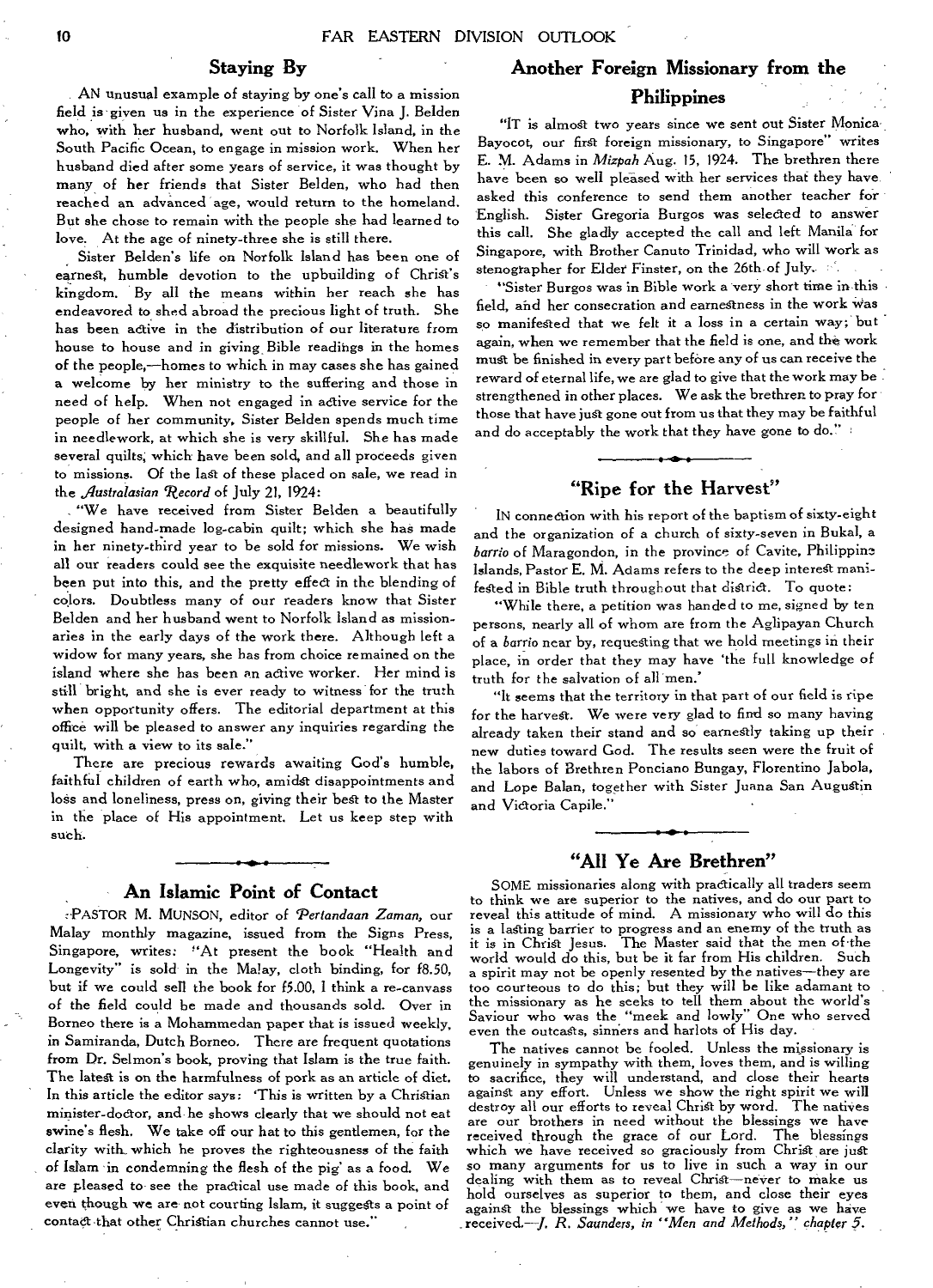#### **Ways of Maintaining A Magazine Circulation**

#### **E. L.** LONGWAY

(Note.—A few months ago, in a convention attended by bookmen<br>working chiefly in Mandarin territory, Brother E. L. Longway of the<br>Central China Union presented a paper giving suggestions as to how to<br>maintain a magazine ci

THE main thing in developing a magazine subscription list is to be sure that the man who takes the orders is a proper representative of our truth. Under this heading I would list several requirements that **I** think are essential to continued success. First of all, the man must be thoroughly in love with the work he is doing, and really work at his job. A lazy canvasser does not make a good impression on the public, and a lazy man is sure to be careless about his work, making mistakes in the writing down of the address, being careless in sending in orders on time, thus causing delay in the receipt of the paper. Let us see to it that every man working with the paper has a real and vital interest in what he is doing, caring more for the success of the work than for **the** dollars and cents that he gets out of it.

A second qualification in the colporteur, that will go far toward his success, is absolute truthfulness about the paper and the aim we have in mind in circulating it. The man who has had the most marked success in our field with the magazine has what we used to consider a most peculiar way of making his canvass. After making his canvass he always tells the prospective customer that this is a Christian paper and that the contents deal largely with Bible topics. Then he tells them that our mission **is not** publishing **this** paper with the idea of money-making, **but that we are working** for the betterment of China.. **After he has taken the order,** he tells them that the paper **will-be coming soon, and that he**  hopes they will be **converted to the Christian religion**  through the reading of it. **He gets more orders in proportion** to the number of **exhibitions than any other man we**  have in the field, and the **people know right from the first**  that they are subscribing **to a Christian paper. This** boy took one hundred **seventy subscriptions in ten weeks last**  summer. He **received over one hundred of them during the**  last month he **was in the field and after he began to use this**  method. **He was a very unpromising man to start with. He**  is in school **now, is planning on working again next summer,**  and has asked to **work over the same territory that he had**  last summer.

The personal **appearance of the colporteur has much** to do with the impression he makes on the public, and therefore is an important factor in the taking of subscriptions. If a man is well dressed **and clean, he has a great** asset in meeting the people. Then **every month when the** customer gets his paper he will recall **with** pleasure **the nice** young fellow who sold him the **paper.** This makes it easy for some one else to get his re-subscription. I think we should require each of our men to dress well and to keep himself clean, both clothing and person. Then he should always be cheerful and courteous, whether or not he gets an order. If he insults the people who do not subscribe, then he hasclosed the way for any one else to work with them.

Thus far we have considered only the personal element. Now **I** will list a few methods of work that I think will help in building up our order list. First of all, we should require our men to make a thorough canvass of all the prospects in the place where they are at work. I do not know how it is

in other places, but I know that when we first-took hold of **the work in Honan the boys were only canvassing among**  the officials and the scholars. I have the old records for past years, **where, under that system, the boys turned in from one to** ten subscriptions from a *hsien* city. **During the past**  summer **we did** our best to get them to **work faithfully**  every street and every shop. It was hard to make **them do this,** even after it had been demonstrated that it **meant more**  money to them. A few of them did not learn **the lesson,**  and the reports for the summer's work show **them far**  behind the men who did.

To illustrate: Three of the boys had **been sent to**  Sinyangchow at the beginning of the **summer. They had**  been there about three weeks when Brother **Mullinnex and <sup>I</sup>**got around to visit them. They said that **they had**  canvassed the town, and that it was about all done. **They**  had taken something like sixty subscriptions. As **we walked**  along the street from the station to the hotel, we asked **the**  boys about shop after shop as we passed them. Some '**had**  subscribed, some had refused, but the great majority of *them*  had not been visited at all. We.had two days to give to this work, and so we decided that we would see what could **be**  done. The first day we worked among the smaller shops inside the city. It was rather slow going, but we got seventeen orders that day. The next day we reworked some of the territory near the station where the **colporteurs had**  already been. We put- in a good long day, and the **Lord**  gave us twenty-seven orders, all within a very narrow radius. **We worked** one short cross street and a few scattered shops, **and visited the railway engineering** works. The men **had their eyes opened to the possibilities of** working among **the business class. They stayed there three** weeks longer **and turned in a total of 183 subscriptions from** the place that **they said was finished when they had taken** only sixty.

**Another instance to prove** this point. Brother Hilliard **took four students out to** a town **near** Yencheng for the **students Big Week. They** had four **days** to work, as it took **a day to get there and** another to **return** home. The first **two days Brother Hilliard** gave his **time** to the two boys **who had been out during the** summer. These were the ones who **had failed to learn the** lesson of working among the **business places. Brother Hilliard** says they raced him all over **the town for two days trying to see** the few officials who were **there, and took eight subscriptions.** The next two days he took **the other two boys and started out** to work among the **business places. In the next two** days they got fifty-seven orders, **and he said it was much** easier to get the fifty-seven **than it was to get the** first eight.

**Another thing** that will add many names to **our** list is **to require the men to** work in all the small villages where there **is a poStal agency.** The boys that we started out **after the institute in November** have been working on this plan **and are having excellent** success. I provided,each company **with a poStal map and told** them that **I** wanted a **report from every town that had** a postal agency. And they have **been turning in from two** to eighteen subscriptions **from places that were always** passed by before. The section **where two of the boys** are working, according to the records, has never **had more** than fifty or sixty subscriptions. **They have**  turned in two hundred thus far, and have **worked only**  about two-thirds of the territory.

Then I think that all the men should be required **to use**  the new subscription order book. I refer to the one **with**  the red cover and the sample cover pages. Every **subscriber**  writes his name in the back, and next year we **can give the**  book to the one who is to work in a certain territory, **and he**  will know at a glance who had the paper last year.

I believe that we can easily **push the** *Signs* **list up to**  50,000 and keep it there. We **plan with the help of the**  Lord to do our share in Honan.